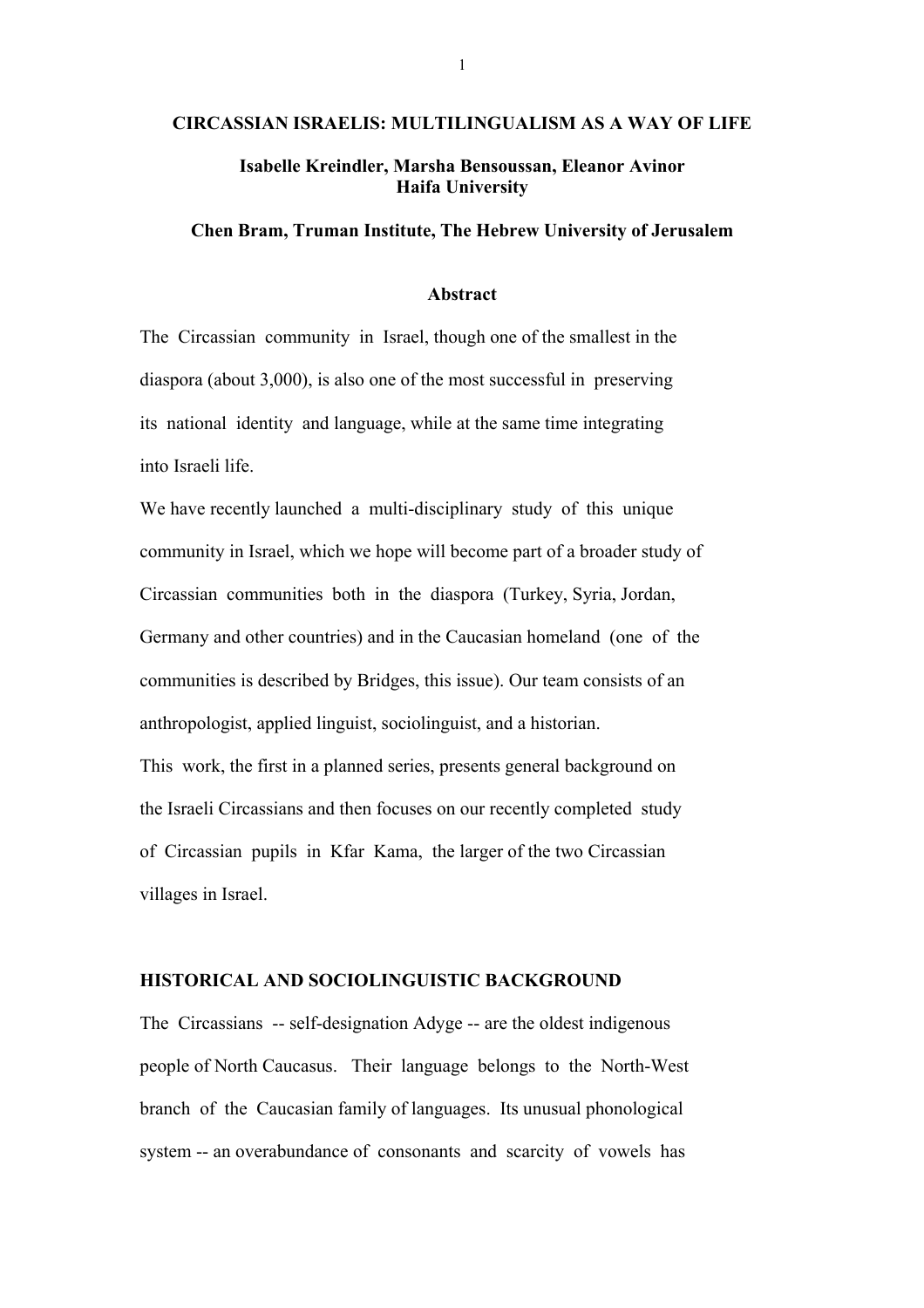stimulated much interest among linguists (Kumakhov 1973, Smeets 1984). In the 6th century, under Georgian and Byzantine influence many Circassians were Christianized, but under the growing influence of the Ottomans, Islam replaced Christianity. However, the process was gradual. Blending with Christian survivals and even pre-Christian folk beliefs, Islam became fully established only in the 18th-19th centuries. "Neither Christianity nor Islam," as Henze points out, "resulted in the creation of a distinctive priestly class who could preserve written literature or encourage literacy" (1986, p. 247). Attempts at reducing the language to writing in the 19th and early 20th century had also failed. Circassian became a literary language only after the Russian revolution.

The Circassians are Sunni of the Hanafi school who tend to be non-fanatical and among whom the Adat or custom law -- the Adyge-Habze - has remained extremely strong (Shami, 1982). It is the language and the custom law that have formed the chief component parts in Circassian self-identity.

Into the 19th century Circassian tribal groups speaking numerous, but mutually intelligible dialects, were the main ethnic element in NW Caucasus (Bennigsen and Quelquejay 1961; Smeets 1984). This changed drastically when under the pressure of the Russian conquest, especially after the defeat of the Great Revolt (1825-1864) a Circassian mass exodus -- "one of the greatest mass movements of population in modern history" (Henze, p.273) -- took place to Turkey and other areas of the Ottoman Empire, including the Middle East. One and a half million Circassians abandoned their ancient homeland, leaving behind scattered remnant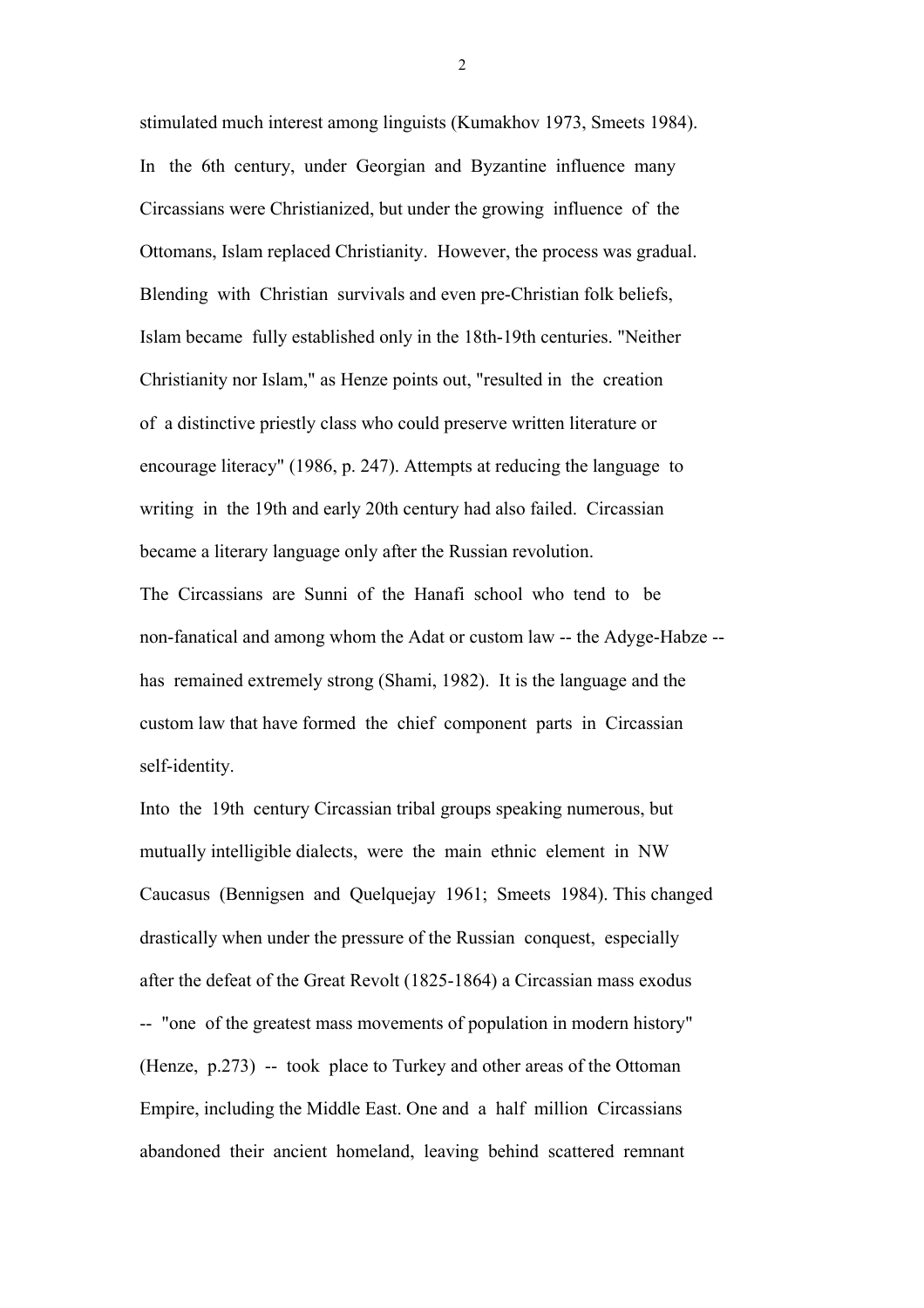communities. The Russian census of 1897 recorded only 150,000 Circassians, less than one tenth of the original population (Bennigsen 1985: Karpat 1985; Shami 1982).

Before the Revolution, the Circassians were one undifferentiated people with only a vague sense of national identity. After the Revolution, as part of Soviet nationality policy, they were divided into separate autonomous units under different names:

1. the Adyge Autonomous Province, which since the collapse of the Soviet Union has declared itself an Autonomous Republic. The 125,000 or so Circassians-Adyge form about 22% of the total population This is the community covered by Bridges in this issue (these and the following figures are based on the 1989 census; for a 1993 population estimate see Gammer 1995).

2. the Karachai-Cherkess Autonomous Province, which also declared itself an autonmous Republic. The 52,000 or so Circassians-Cherkess are less than 10% of the population and officially share the republic with the Karachai, an unrelated Turkic nationality.

3. the Kabardin-Balkar Autonomous Republic, the only unit where the 391,000 Circassians-Kabardins, form almost 50% of the population, but they too share the republic with an unrelated Turkic people, the Balkars. In addition, a Shapsug autonomous area had been established in the 1920s, but was soon eliminated. Recently, the 10,000 Circassians-Shapsugs have begun an active campaign to resurrect this autonomy. (Many of the Israeli Circassians are of Shapsug origin.)

It was also under the Soviet regime that Circassian became a literary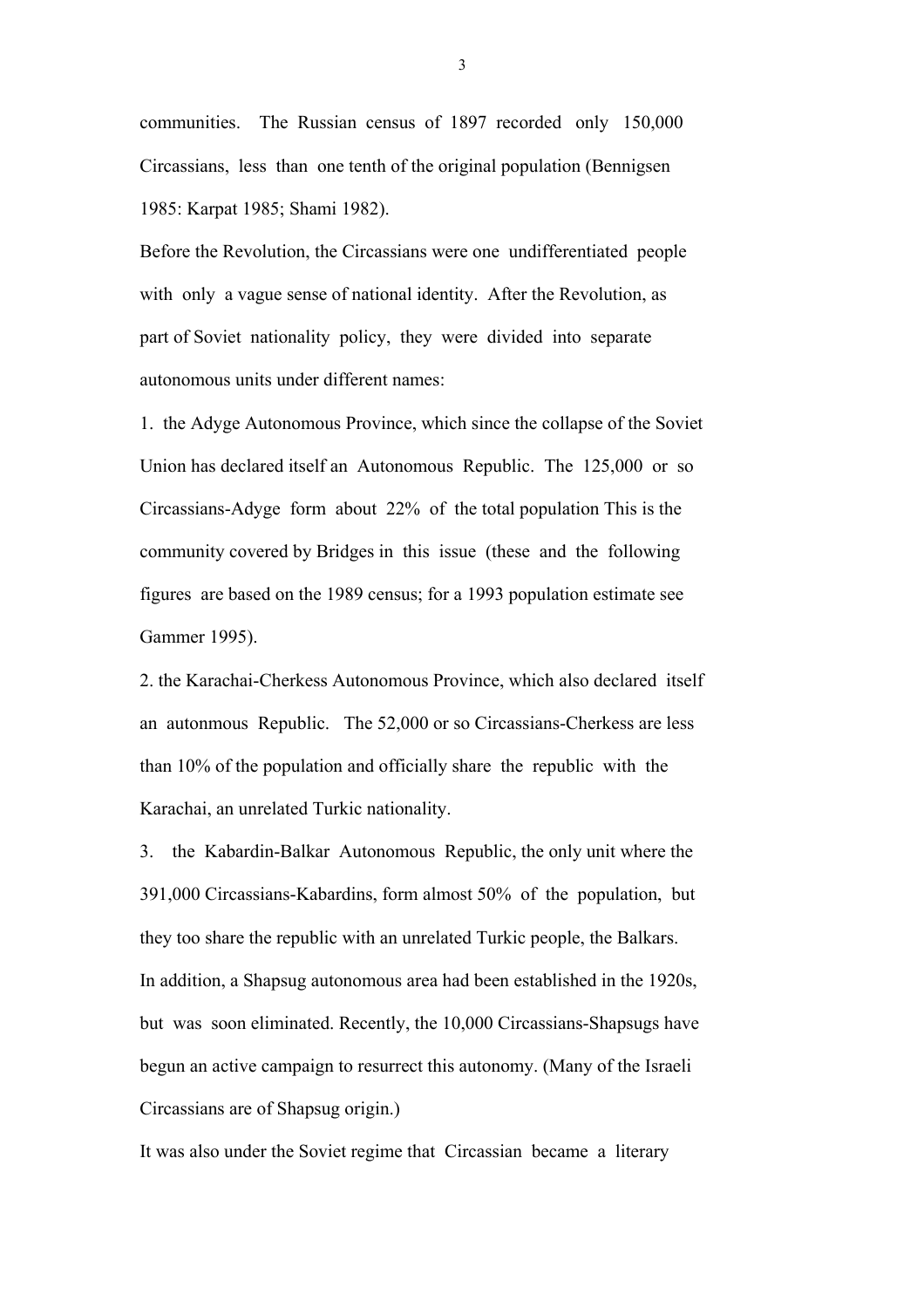language, or rather two literary languages. Following the Soviet populist approach to language planning, the literary language was supposed to reflect as closely as possible the dialect spoken by the people. Therefore different alphabets were devised for the western Circassians - the Adyge, and for the central and western Circassians -- the Cherkess and the Kabardins (Isaev 1979).

In the first two decades of the Soviet regime, tremendous language construction work was accomplished and the mother tongue began to play an important role in almost all domains, including education. However, in the late 1930s Soviet language policy began to shift away from the emphasis on the mother tongue. In 1938 Russian was officially decreed a compulsory subject in all Soviet schools. In the last decades of the Soviet Union, outright promotion of Russian as the language of a new community -- the Soviet People, became the chief goal of Soviet language policy and many non-Russian languages, including Circassian in both its varieties, were phased out of the school system as languages of instruction (Kreindler 1982, 1989, 1995).

The collapse of the Soviet Union has heightened Circassian national feeling both in Russia and in the diaspora. Since the collapse, the Circassians have forged links with their brethren all over the world. The International Association of Circassian Peoples has organized world congresses in which Israeli delegations have taken a very active part. Among the issues raised are the need to revive the language in Russia and the diaspora, the desirability of constructing a common literary language and a return to the Latin alphabet (Bram 1994a; Pafova 1992).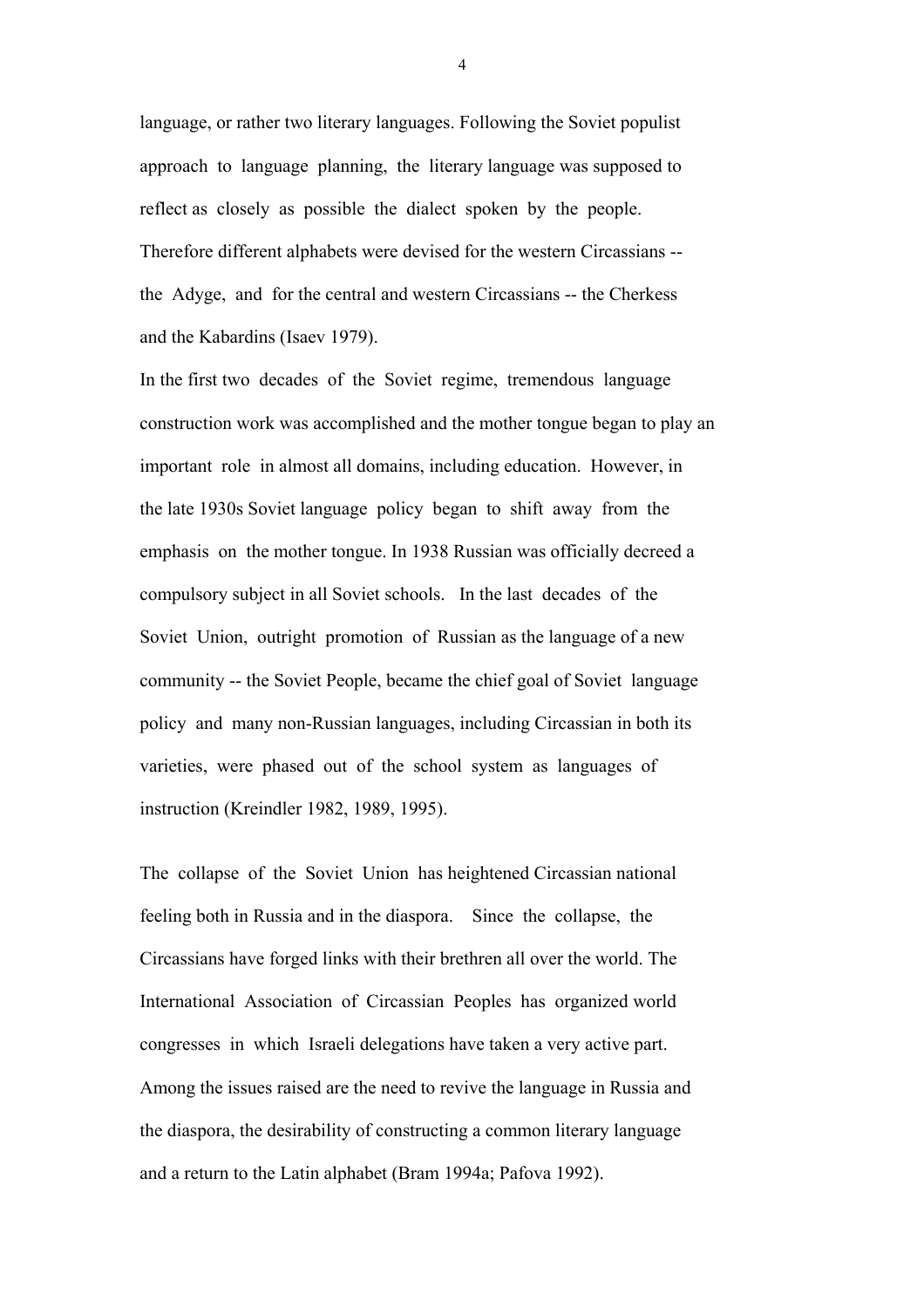## Circassians in Israel

The Circassians came to Israel in service to the Sultan in the late 19th century. Their two surviving villages, Reikhania and Kfar Kama were founded in the 1870s. Because of their language, customs and loyalty to the Ottomans, the Circassians "were not on the best terms with their local Arab neighbors (Hourani 1947, p. 58). Relations with the Jews, however, have been cordial from the very beginning (Stendel 1973). Today (1995), the majority -- about 2,000 -- live in Kafr Kama; fewer than 800 live in Reikhania and a score of families live in various Israeli cities and towns near their jobs. However, they all keep in touch with the village and return whenever they can (Gavron 1986). Circassians are well integrated into Israeli life, with the men serving in the Israeli army and with many employed in the border and regular police (Gerkhad 1993; Hatukay 1991).

The two villages differ not only in size. Kama, the larger of the two, has Jewish settlements as neighbors and sends its pupils to mainly Jewish schools after they graduate from the village school. Reikhania, on the other hand is closer to Arab settlements, 15% of its population is in fact Arab, and after finishing the village shool, children continue their education mainly in Arab schools. In 1978, Kfar Kama decided to shift its language of instruction from Arabic to Hebrew whereas Reikhania decided to keep Arabic, but to teach some subjects in the upper grades in Hebrew. The Israeli Circassians were unaware that their language had a written form. In 1958, a Kfar Kama teacher picked up Adyge broadcasts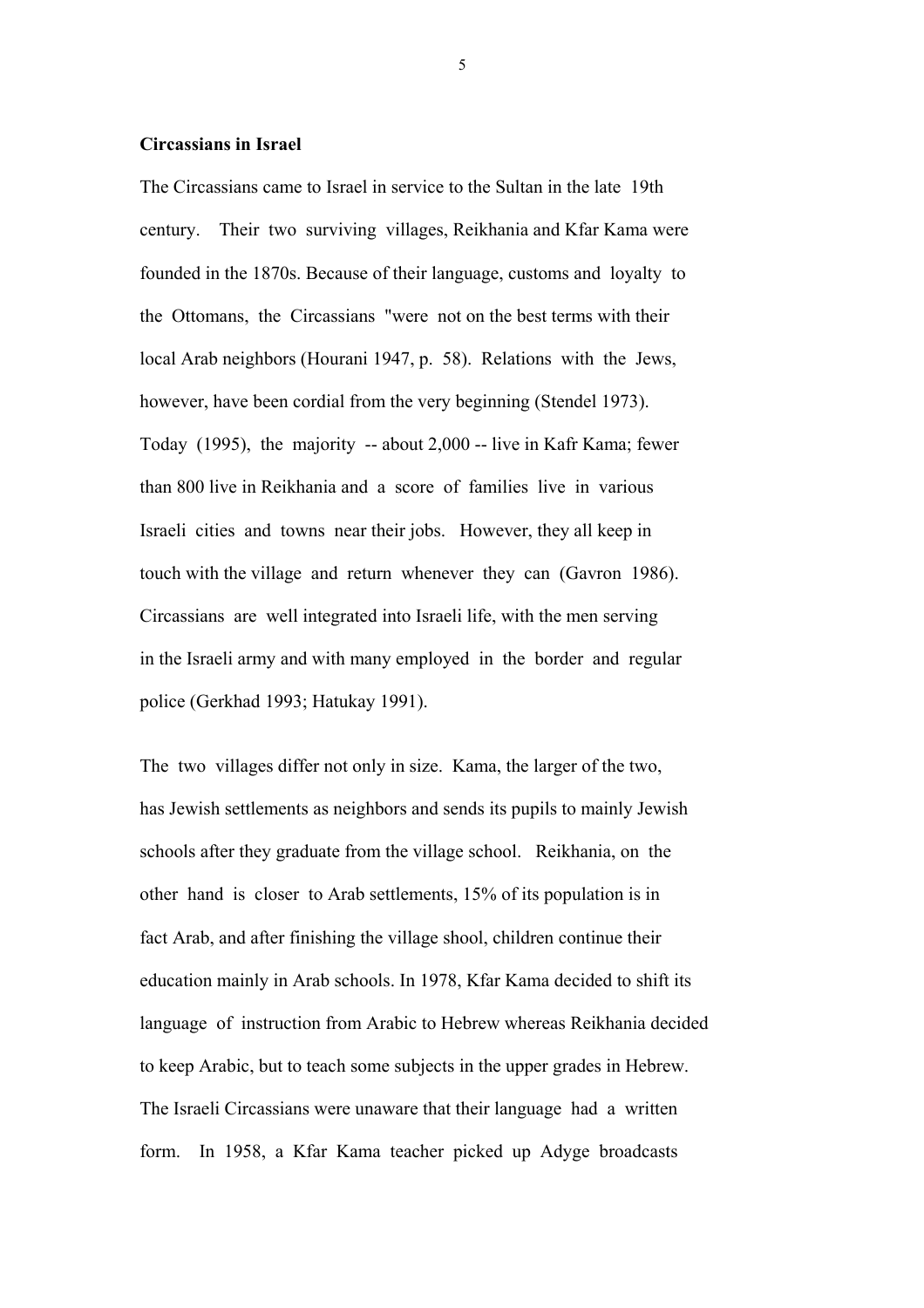originating from the Soviet Union and learned to his surprise that Adyge was a literary language. After writing to the announcer and receiving Adyge language texts, the teacher proceeded to teach himself to read and write and then taught a few others. The community was then mobilized to get the Ministry of Education to agree to introduce the language in school. (There is a certain irony here, for at the very time that the struggle to introduce the language in school was being waged in Israel, it was being phased out of the school in the Soviet Union. (Bridges, this issue; Kreindler 1982, 1989).

In 1971 the Ministry agreed to introduce the study of the language in the village schools and even invited Professor John Catford of Michigan University to stay for two months with the teachers and intellectuals of the Circassian community in order to teach them the grammar of their language. At the time, Professor Joshua Fishman enthusiastically welcomed their victory as the beginning "on the long road toward non-Hebrew/ non-Arab mother tongue recognition" in Israel (Fishman and Fishman 1978, p.255). In 1982, the Ministry of Education published its own Circassian primer based on a Soviet model, complete with such non-Israeli themes as Young Pioneers with their red ties, or sledding and snow balls (Hatukay and Gush).

The Circassian language is taught at present only in the 6th-8th grades for two hours a week. Since many of the pupils, usually the most ambitious, leave the school after 6th grade for schools outside the village, they are not likely to gain even basic literacy in the language. The two weekly hours are treated chiefly as 'heritage lessons' and are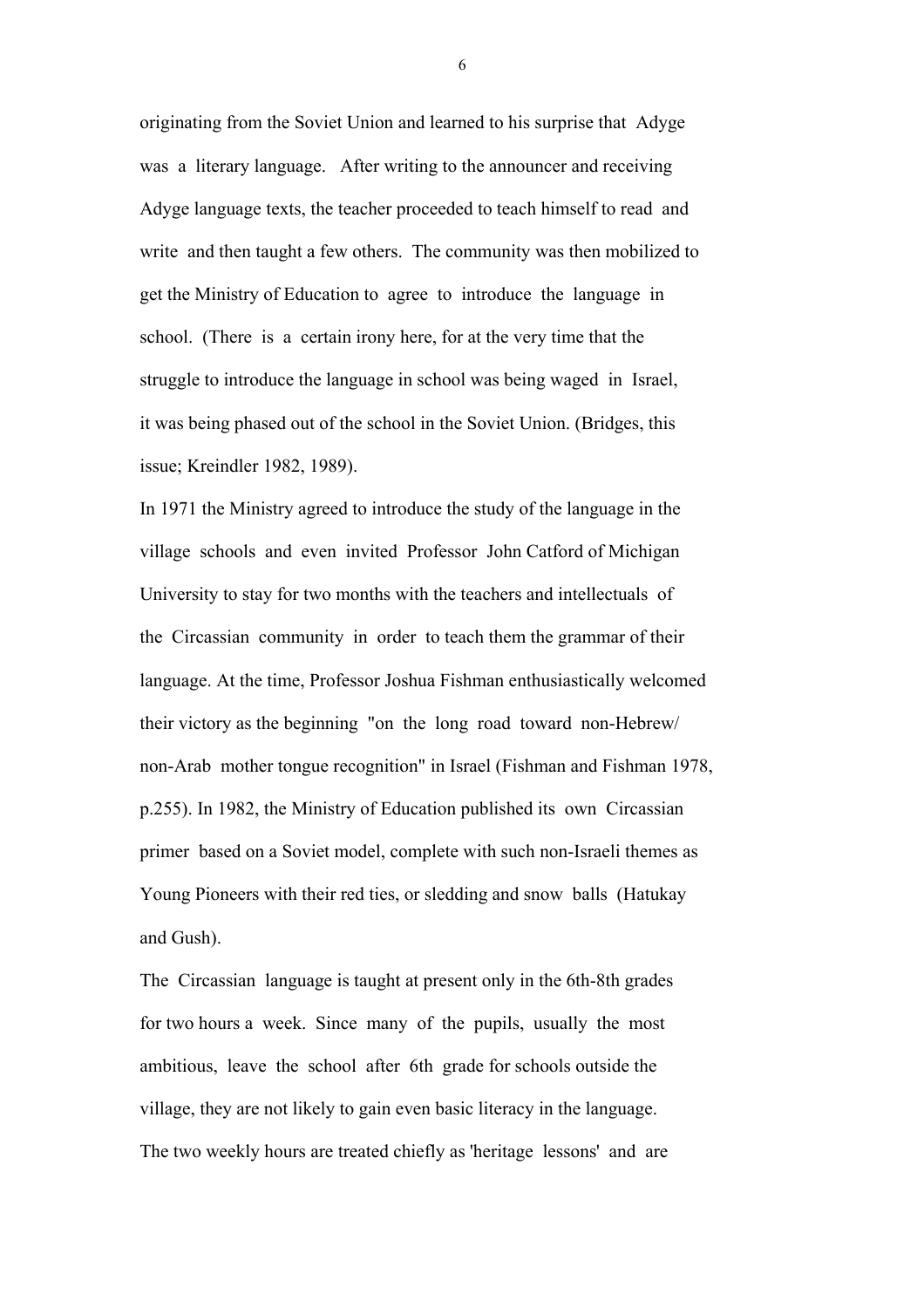not taken very seriously (Bram 1994b). Recently, the Ministry of Education has agreed to finance a teacher from the Caucasus and to add two hours of Circassian songs and stories to the first two grades (Bram). The language picture in school is extremely complex. Four languages are now routinely studied with slight variations in each village: Arabic, Circassian, English and Hebrew.

| grade                                  | language                           | purpose                                        | language                           | purpose                                    |
|----------------------------------------|------------------------------------|------------------------------------------------|------------------------------------|--------------------------------------------|
| (age)                                  | Kfar Kama                          |                                                | Reikhania                          |                                            |
| home<br>(to 4 yrs)                     | vernacular<br>Circassian           | socializing                                    | vernacular<br>Circassian           | socializing                                |
| kindergarten<br>$(5 \text{ yrs})$      | vernacular<br>Circassian<br>Hebrew | socializing<br>socializing                     | vernacular<br>Circassian<br>Arabic | socializing<br>socializing                 |
| $first - 4th$<br>$(6 - 9 \text{ yrs})$ | Hebrew<br>Arabic                   | socializing<br>separate subject<br>learn Islam | Arabic                             | instruction                                |
| 2nd<br>$(7 \text{ yrs})$               |                                    |                                                | Hebrew                             | separate subject                           |
| 5th<br>$(10 \text{ yrs})$              | English separate subject           |                                                | English                            | separate subject                           |
| $6th - 8th$<br>$(11 - 13 \text{ yrs})$ | Circassian                         | reading,<br>writing, grammar                   | Circassian<br>Arabic               | reading,<br>writing, grammar<br>learn Math |

TABLE 1: Language Acquisition of Circassian Children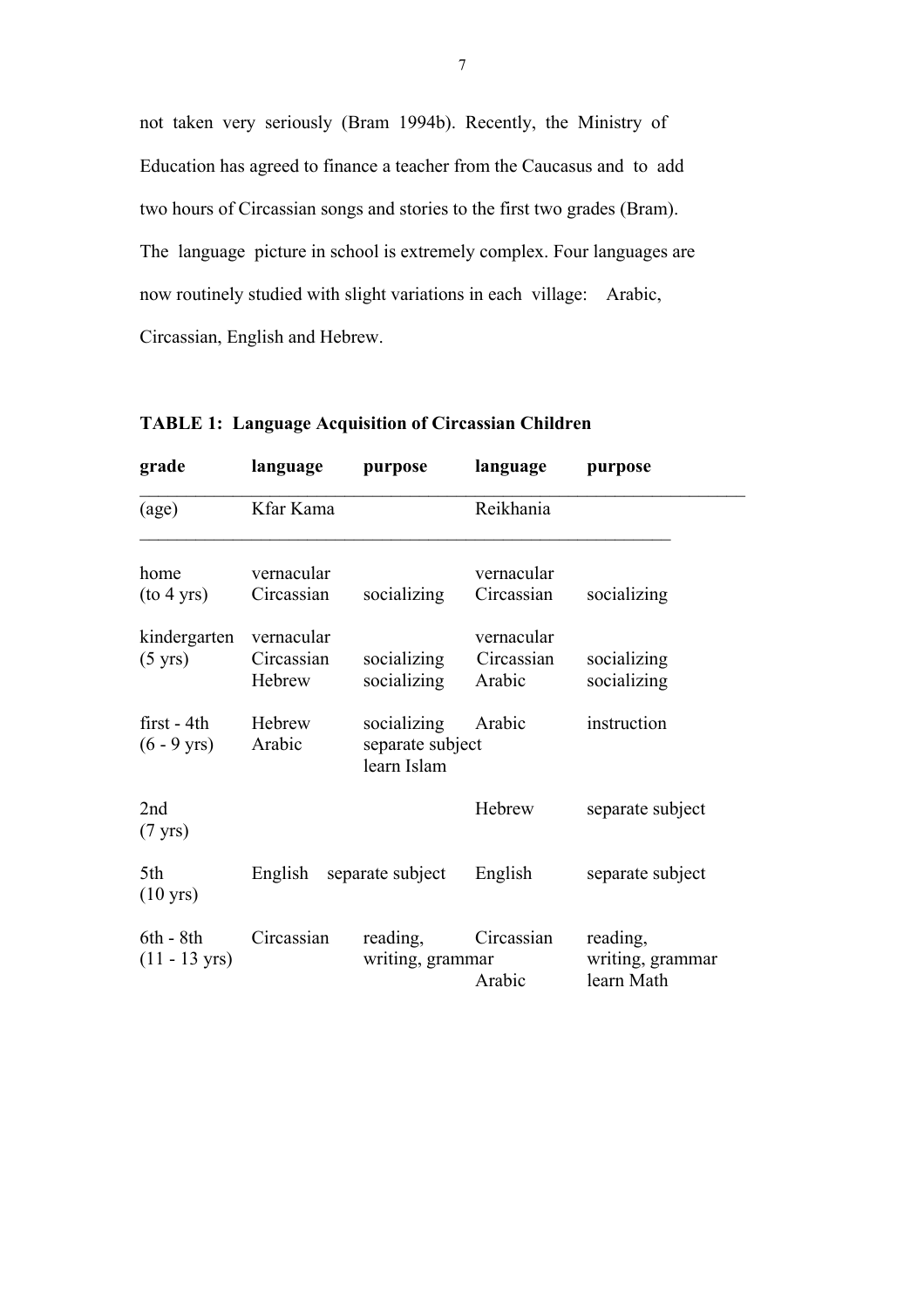#### KAFR KAMA STUDY

We first directed our attention to Kfar Kama, which is of special interest not only because the majority of Circassians live in this village, but also because 17 years ago, at the request of the parents the school has shifted from Arabic to Hebrew as the language of instruction. Our findings are based chiefly on questionnaires administered in the Kama school, anthropological studies by Bram (1989-1993) as well as interviews with Ministry of Education personnel and Circassian students at Haifa University. The questionnaires were directed mainly at the social context of language use, language attitudes, and motivation since these non-cognitive factors as numerous studies have shown (Henning 1983, Larsen-Freeman and Long 1991, Schumann 1986, Spolsky 1989) have a significant impact on learning and language maintenance.

#### The Subjects and Their Background

Questionnaires were administered on June 25-26, 1994 to 70 fifth and sixth grade pupils in the Kfar Kama school. In order to maintain normal school conditions, the questionnaires were administered during the English lesson by one of the teachers in the school who was instructed by one of the researchers (Bram). The age of the pupils ranged from 10 to 12 years, with the mean being 11.2 (SD=.73). An almost even distribution between boys (n=35) and girls (n=33) was reported. (Two did not report their sex.)

 More than 90% of the pupils have lived all their lives in Kfar Kama. But six pupils, in response to the question 'How long have you lived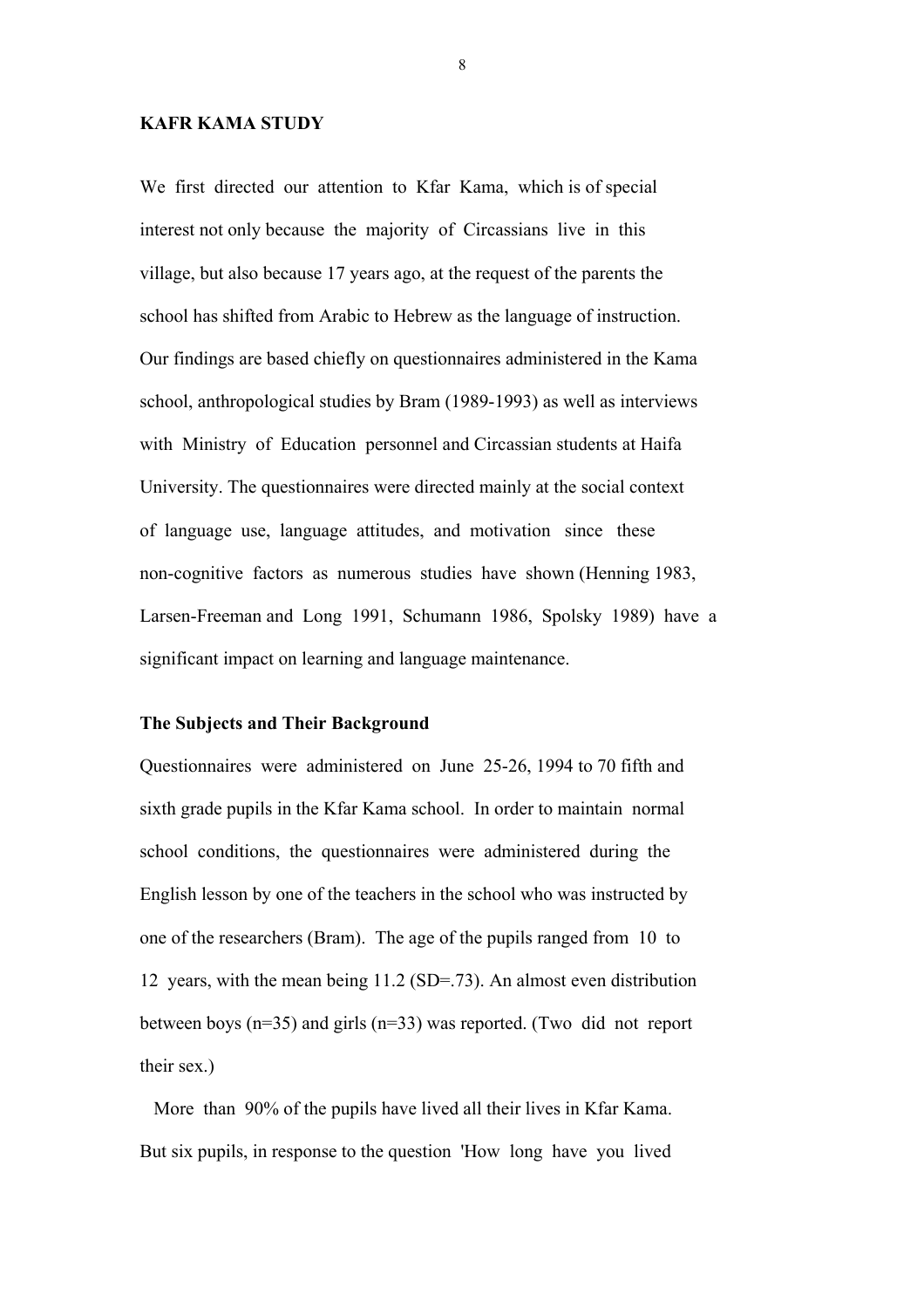here?' responded as follows:

11 years: 1 ( 2%) 10 years: 2 ( 3%) 6 years: 2 ( 3%) 4 years: 1 ( 2%)

 Since Hebrew is the language in kindergarten and in the first grades in the areas of employment outside the village, it is assumed that the three pupils who have lived only 4 to 6 years in Kfar Kama, grew up with Hebrew in their first years of schooling. According to Bram's observations, some children living outside the village have a very poor grasp of Circassian. This may explain why one pupil reported Hebrew as the mother tongue (see below).

 The fear of language loss by the children appears to be one of the main motivations for the parents desire to return to the village and most do return. To the question of 'Has your family ever lived outside the village?' 70% of the children responded 'yes'. Most of these families came from other Israeli towns and villages. In addition, reflecting the character of the Circassians as a disapora people, children also reported that some family members came from branches who lived in North America, Syria, Turkey, Jordan, the Caucasus and other places.

 As many as seven children responded that their family had lived in the Caucasus. This number seems very high. It may be that the term "lived" is not clearly defined in the questionnaire. Another explanation might be that now that relations have been reestablished with their homeland, the children are keenly aware of their Caucasian origins. According to our anthropological data, three Israeli Circassians went to the Caucasus to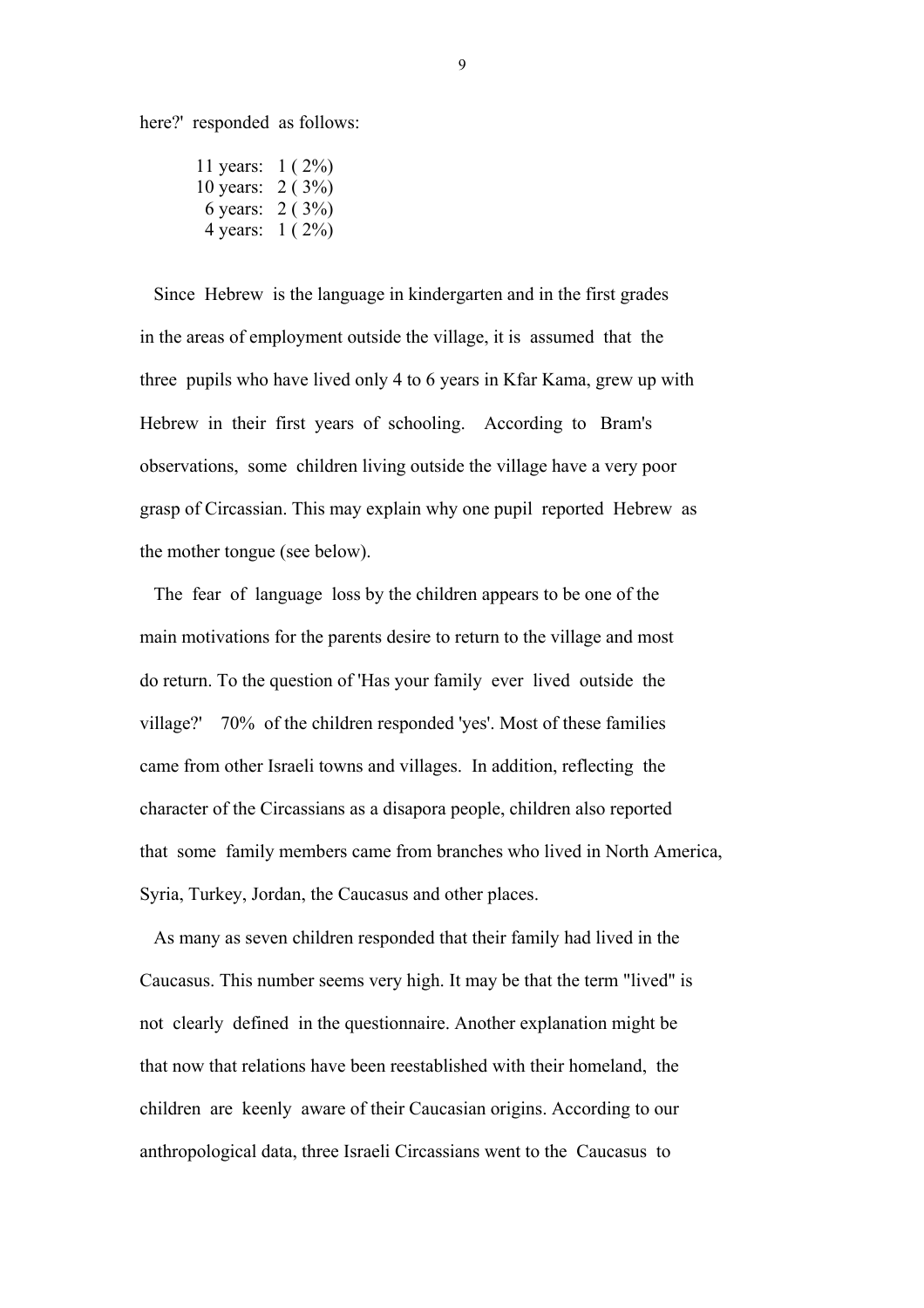marry after 1990 and are now living there. On the other hand, Kfar Kama contains a few Circassians who came from abroad to marry Israeli Circassians and received Israeli citizenship. For example, two Turkish Circassian men married Israeli Circassian women and remained in Kfar Kama. In addition, relatives have gone for long visits (19 or more months). It is possible that the children are including these visits in the term "lived."

### On Language Use

 Our data unequivocally showed the solid foundation of Circassian as the mother tongue. With the exception of one pupil, who claimed Hebrew, all children reported that their mother tongue was Circassian.

 Hebrew came in first place as the second language, considerably ahead of Arabic. (We are planning to distribute the same questionnaires in Arabic in Reikhania where the language of instruction has remained Arabic. We expect the results to be quite different.) There was much less unanimity in Hebrew as a second language: 48 pupils reported it as the second language, followed by 13 pupils for Arabic, 3 for English and 1 pupil reporting Turkish.

 Circassian was also reported unequivocally as the language of the home, of the school and of the street.

#### 21-26. Which language(s) do you use the most AT HOME?

| Circassian: | 66 pupils | (96%)   |
|-------------|-----------|---------|
| Arabic:     |           | $(1\%)$ |
| Hebrew:     | $\Delta$  | (7%)    |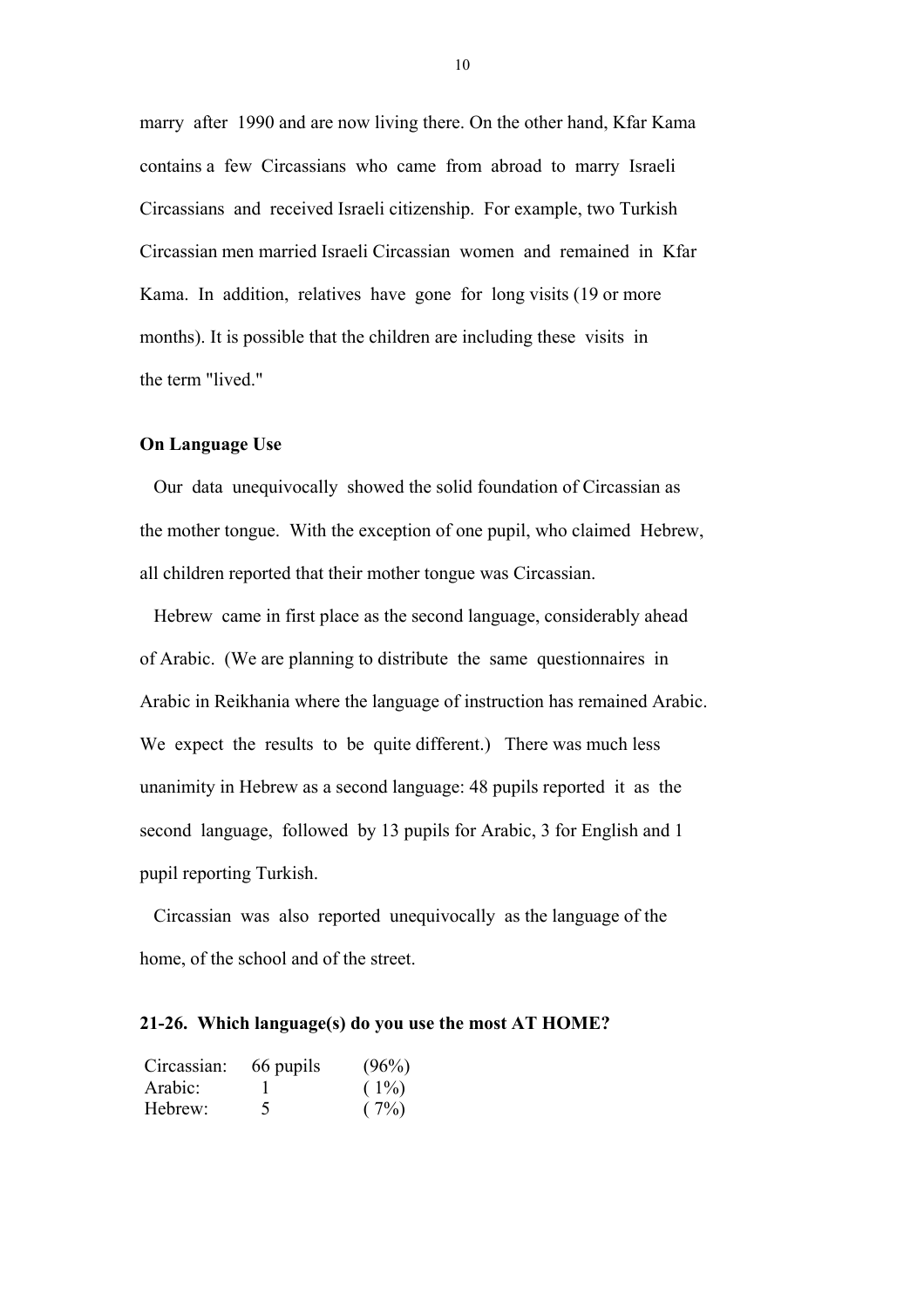| 27-32. Which language(s) do you use the most AT SCHOOL? |  |
|---------------------------------------------------------|--|
|---------------------------------------------------------|--|

| Circassian: | 52 pupils | (75%) |
|-------------|-----------|-------|
| Arabic:     | 4         | (6%)  |
| Hebrew:     | 20        | (29%) |

## 33-38. Which language(s) do you use the most IN THE STREET?

| Circassian: | 69 pupils | $(100\%)$ |
|-------------|-----------|-----------|
| Hebrew:     |           | $(1\%)$   |

 In contrast, Hebrew was reported as a significant second language only in the school (29%), which seems strange since it is the language of instruction. Does this mean that while Hebrew is officially the language of instruction, de facto Circassian is used most of the time? This question calls for ethnographic study in the classroom. The dominance of Circassian in the street shows beyond doubt that both the community and the peer group are Circassian-speaking.

 To pinpont more exactly the language in use, we also asked the following questions:

### 45-50. Which languages does your family speak at home?

| 68 pupils | (99%)    |
|-----------|----------|
| 44        | (64%)    |
| 28        | (41%)    |
| 7         | $(10\%)$ |
|           | $(1\%)$  |
|           |          |

## 51-56. Which languages do YOU speak at home?

| Circassian: | 65 pupils | (94%)   |
|-------------|-----------|---------|
| Hebrew:     | 45        | (65%)   |
| Arabic:     | 22        | (32%)   |
| English:    | 10        | (15%)   |
| Turkish:    |           | $(1\%)$ |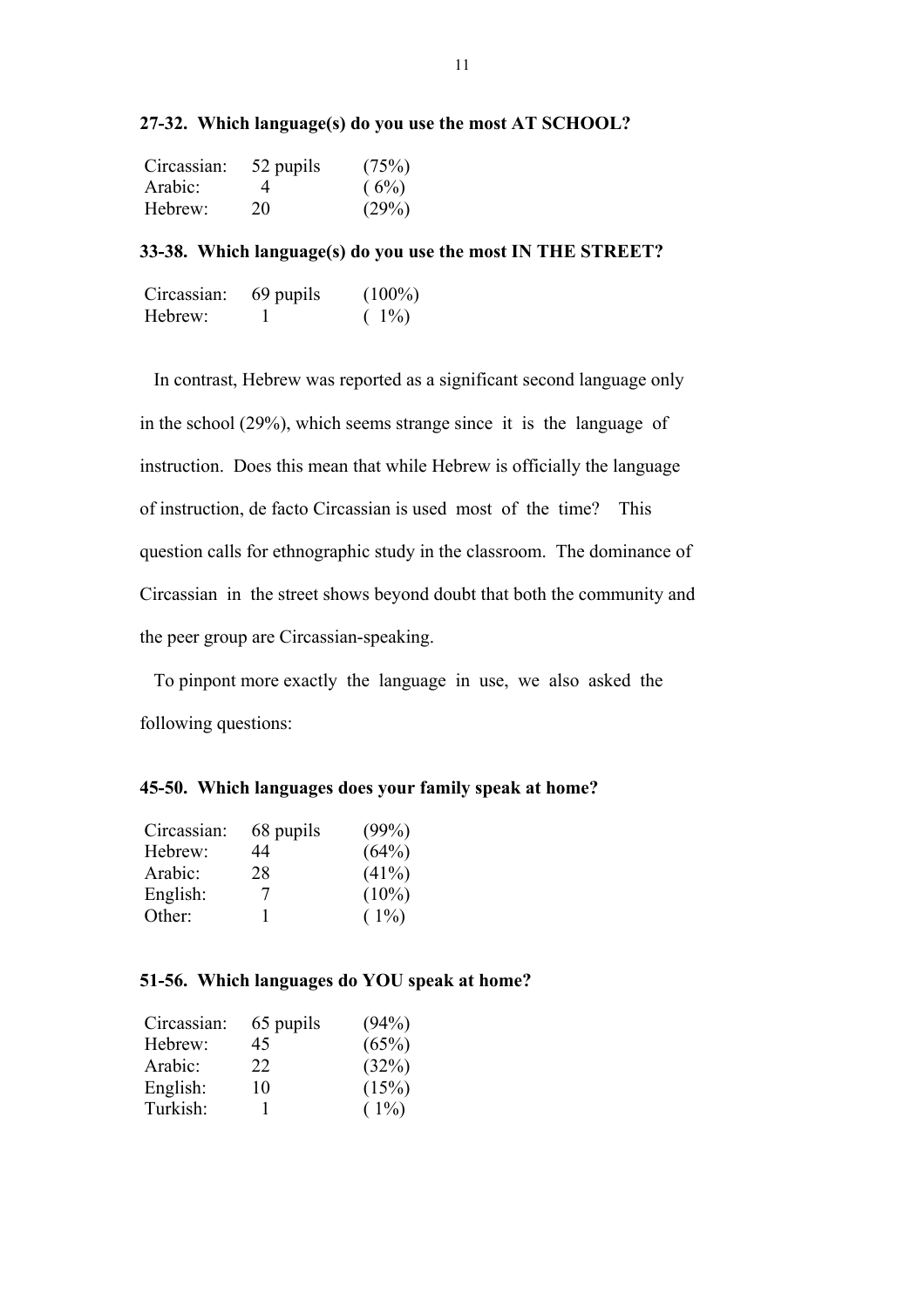More than 90% of the pupils and their families speak Circassian at home, and more than 60% also speak Hebrew. Here, Hebrew seems to be making some inroads. Arabic was reported as being spoken in the family by 41% of the pupils, but only 32% reported that they themselves speak Arabic at home. English, on the other hand, was reported as being spoken less by the family (10%) than by the pupils (15%).

 We assume that the word "speak" was understood by the pupils to include passive knowledge, ability, or the potential to speak rather than actually speaking. Alternative explanations might be that Arabic is the language of religion and therefore spoken more by the adults, and that English is the language of the media and therefore heard more by the children.

We also tried to tap actual language use in terms of function.

#### 65. In which language do you prefer to read?

| Hebrew:     | 46 pupils | (68%) |
|-------------|-----------|-------|
| English:    | 14        | (21%) |
| Arabic:     | 11        | (16%) |
| Circassian: | 10        | (15%) |

### 66. In which language do you like to listen to songs?

| English:    | 44 pupils | (65%)   |
|-------------|-----------|---------|
| Hebrew:     | 26        | (38%)   |
| Circassian: | 17        | (25%)   |
| Arabic:     | 10        | (15%)   |
| Turkish:    |           | $(1\%)$ |

 In reading, Circassian is in last place. This is most likely a reflection of the difficult, unsuitable alphabet based on Cyrillic with many phonemes rendered by two and even three letters. In addition,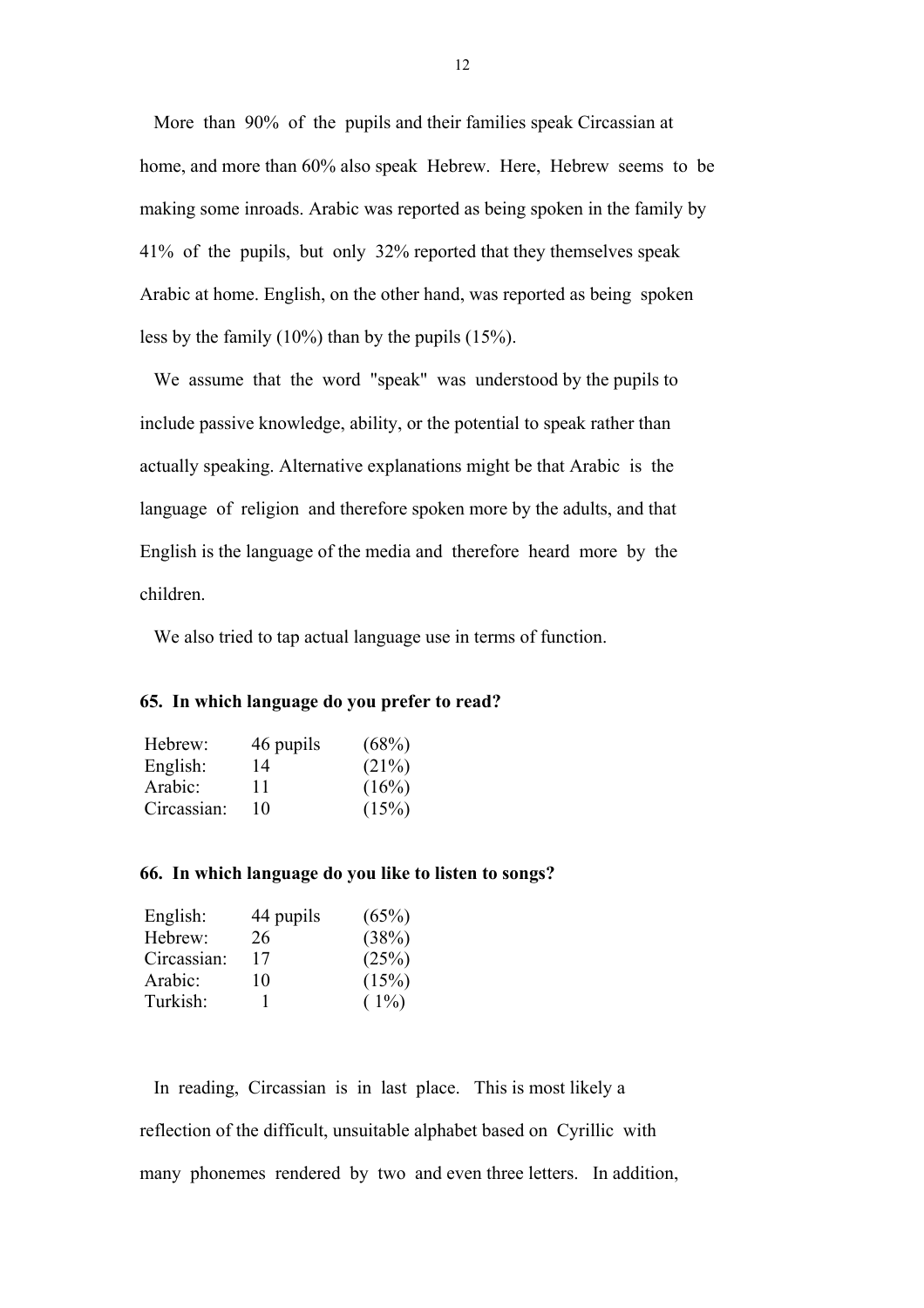Circassian reading lessons are introduced only in the 6th grade and the two weekly hours do not seem to be very effective. Finally, the lack of availability of reading materials is obviously discouraging.

 Hebrew received first place for reading (68%), followed by English (21%) Arabic (16%) and last, Circassian (15%). The word "prefer" in the questionnaire was probably taken to mean (or translated as) "would like to", since the children do not actually read in all these languages.

 The high number of pupils (52%) reporting that they would like to read in a language other than Hebrew, while Hebrew is in fact the chief language of instruction, is perhaps not insignificant. It may reflect a conflict between language and culture. On the other hand, six children indicated at least three languages in which they would like to read: One marked Circassian, Arabic, Hebrew, and English; another marked Circassian, Arabic, and Hebrew and four marked Arabic, Hebrew, and English. This multilingual preferences may reflect not conflict, but a melting pot of acculturation as symbolized by the languages.

 The response to question no. 66, indicated that like youngsters all over the world, most of the pupils (65%) like to listen to songs in English. Hebrew and Circassian were next, followed by Arabic and finally, Turkish which was chosen by only one pupil. Again, the same six pupils indicated several languages for listening to songs. Three marked Circassian, Arabic, Hebrew, and English; one marked Circassian, Hebrew English, and two marked Arabic, Hebrew and English.

 To summarize the linguistic usage: The data clearly indicate that Circassian is the mother tongue used at home and in the street. Hebrew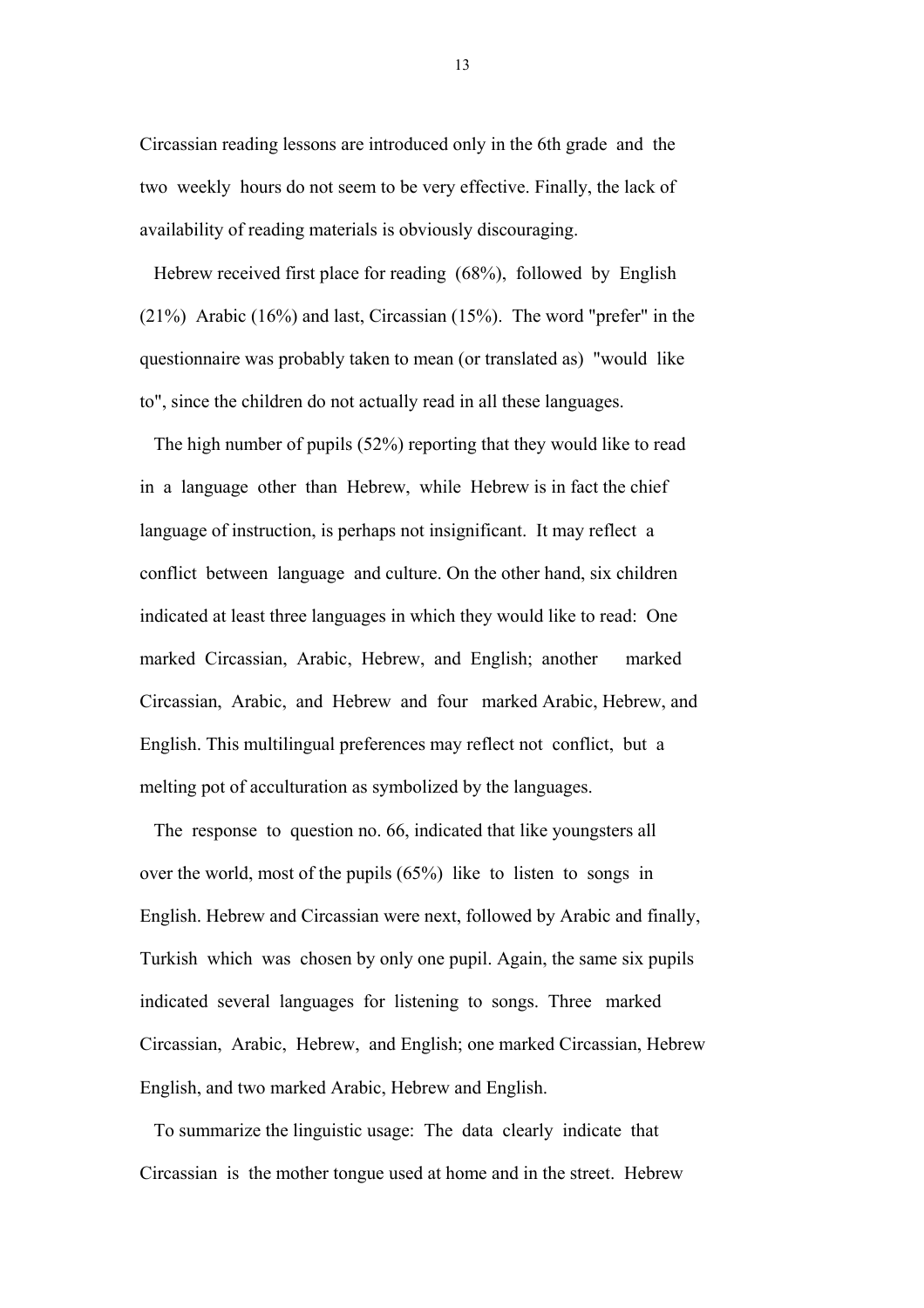is the second language used at school, for reading, and at home. Whereas according to anthropological observations Arabic, the third language, is hardly used in Kfar Kama, it is still considered as a language in use, most likely because of its religious signficance and use in the media. English is less used than the other three languages but is popular because of music and popular culture, as we would expect Circassian children to be exposed to the same media as other Israeli children. In any case, the sign welcoming visitors to Kfar Kama appears in four languages: Circassian, Hebrew, Arabic and English.

# Language Prestige

 If further confirmation of the solid position of the mother tongue were needed, it was found in the replies to questions tapping language prestige. Unlike most prestige rankinkgs in which English comes in first place (see Bensoussan et al., this issue), pupils rated Circassian, their own mother tongue in first place. Hebrew came second and Arabic third, while English was listed only in fourth place and followed by Turkish and Russian. Obviously, the pupils are not only proud of their language but also have the self-confidence to rank it in first place!. It will be interesting if this evaluation will be duplicated in our planned study of the adults.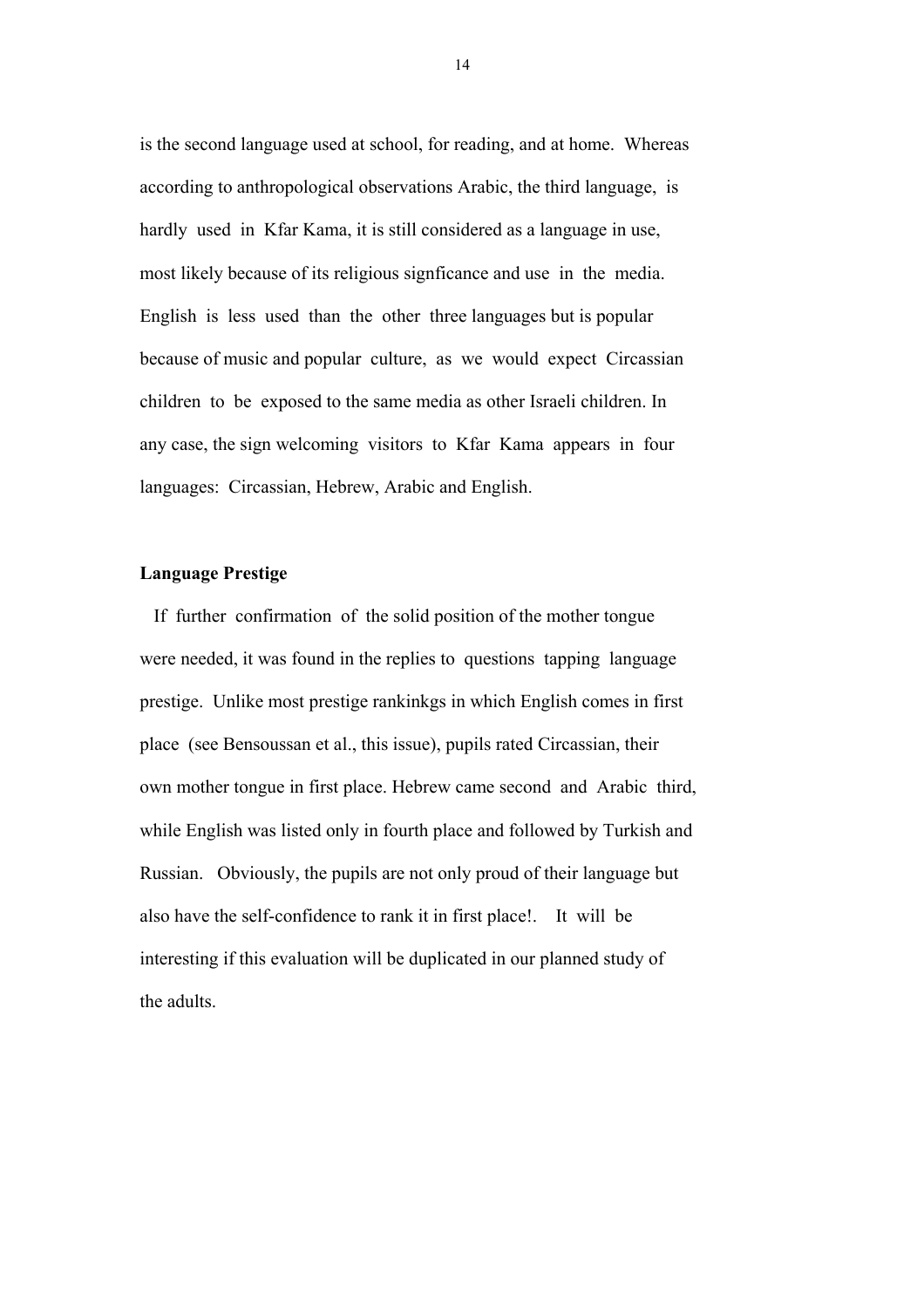# 67-76. Rank the following languages from 1 to 10 in order of importance. Rank the most important language in the first place (number 1), and the least important in last place (number 10).

- 2.14 Circassian
- 2.88 Hebrew
- 3.02 Arabic
- 3.24 English
- 5.70 Turkish
- 6.64 Russian
- 7.29 French
- 7.29 German
- 7.52 Italian
- 8.55 Greek

We were also interested in analyzing the reasons given for the

different ranking of the languages. Although, we had asked the pupils to

check only one reason, many of the pupils had disregarded this

limitation.

# 77. Why did you rank CIRCASSIAN the way you did? (Check one.)

| a. mother tongue                            | 60(87%)     |
|---------------------------------------------|-------------|
| b. beauty of the language                   | 33 (48%)    |
| c. need to know                             | 54 (78%)    |
| d. easy to learn                            | 28 (41%)    |
| e. like to speak                            | 49 (71%)    |
| f. useful for schoolwork                    | 40 (58%)    |
| g. job opportunities                        | 11 $(16%)$  |
| h. warm feeling                             | 29 (42%)    |
| <i>i</i> travel                             |             |
| <b>YES</b>                                  | 16(23%)     |
| to Caucasus                                 | 17(25%)     |
| to other places in Israel                   | $1(1\%)$    |
| to the US or England                        | 2(3%)       |
| to Turkey                                   | $1(1\%)$    |
|                                             |             |
| other<br>1.                                 | 4 ( $6\%$ ) |
| It's the homeland -- we came from Caucas    |             |
| and our language is Circassian, and we have |             |
|                                             |             |

Note: Students' responses were translated from Hebrew by the researchers.

to learn them. 1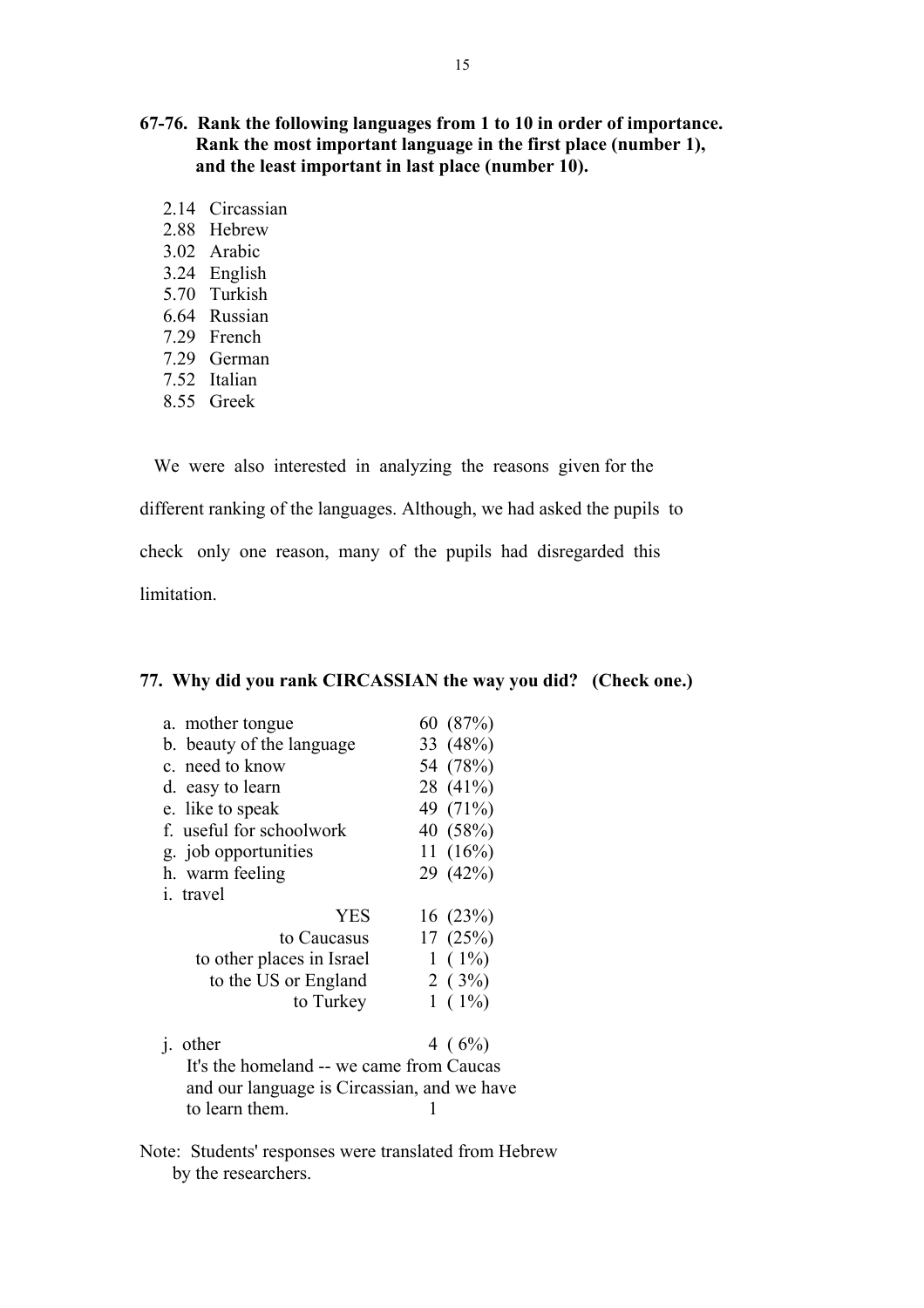With the exception of 'job opportunities', all the reasons for ranking Circassian in first place were high, with mother tongue at the top (87%), followed by the need to know (78%) and liking to speak (71%). On the other hand, beauty of the language and warm feeling drew fewer responses (48% and 42% respectively).

## 78. Why did you rank ARABIC the way you did? (Check one.)

| a. mother tongue                                                                                                                                                                                                                                                                                 | 8(12%)         |
|--------------------------------------------------------------------------------------------------------------------------------------------------------------------------------------------------------------------------------------------------------------------------------------------------|----------------|
| b. beauty of the language                                                                                                                                                                                                                                                                        | 30 $(44\%)$    |
| c. need to know                                                                                                                                                                                                                                                                                  | 58 (84%)       |
| d. easy to learn                                                                                                                                                                                                                                                                                 | 29 (42%)       |
| e. like to speak                                                                                                                                                                                                                                                                                 | 25(36%)        |
| f. useful for schoolwork                                                                                                                                                                                                                                                                         | 30 $(44%)$     |
| g. job opportunities                                                                                                                                                                                                                                                                             | 21 (30%)       |
| h. warm feeling                                                                                                                                                                                                                                                                                  | 22 (32%)       |
| i. travel                                                                                                                                                                                                                                                                                        |                |
| <b>YES</b>                                                                                                                                                                                                                                                                                       | 9(13%)         |
| to Caucasus                                                                                                                                                                                                                                                                                      | $1(1\%)$       |
| to Jordan                                                                                                                                                                                                                                                                                        | 4(6%)          |
| to other places in Israel                                                                                                                                                                                                                                                                        | 2(3%)          |
| to the US or England                                                                                                                                                                                                                                                                             | 2(3%)          |
| to Turkey                                                                                                                                                                                                                                                                                        | 2(3%)          |
| to Syria or Saudia Arabia                                                                                                                                                                                                                                                                        | $8(11\%)$      |
| to Egypt                                                                                                                                                                                                                                                                                         | $3(4\%)$       |
| to Indonesia                                                                                                                                                                                                                                                                                     | 2(3%)          |
|                                                                                                                                                                                                                                                                                                  |                |
| <i>i</i> . other                                                                                                                                                                                                                                                                                 | 8(12%)         |
|                                                                                                                                                                                                                                                                                                  |                |
| religion - Muslim language                                                                                                                                                                                                                                                                       | 3              |
| $\mathbf{T}$ and $\mathbf{I}$ and $\mathbf{I}$ and $\mathbf{I}$ and $\mathbf{I}$ and $\mathbf{I}$ and $\mathbf{I}$ and $\mathbf{I}$ and $\mathbf{I}$ and $\mathbf{I}$ and $\mathbf{I}$ and $\mathbf{I}$ and $\mathbf{I}$ and $\mathbf{I}$ and $\mathbf{I}$ and $\mathbf{I}$ and $\mathbf{I}$ and | $\angle C = 1$ |

 I want to meet my mother's cousins (family). because it is not so important  $1$ 

 The only high response for ranking Arabic was the need to know (84%). We believe this is linked to religious identity. On the other hand, warm

feeling was chosen only by 22%. Travel plans of 21% of the pupils would

be to the Arab countries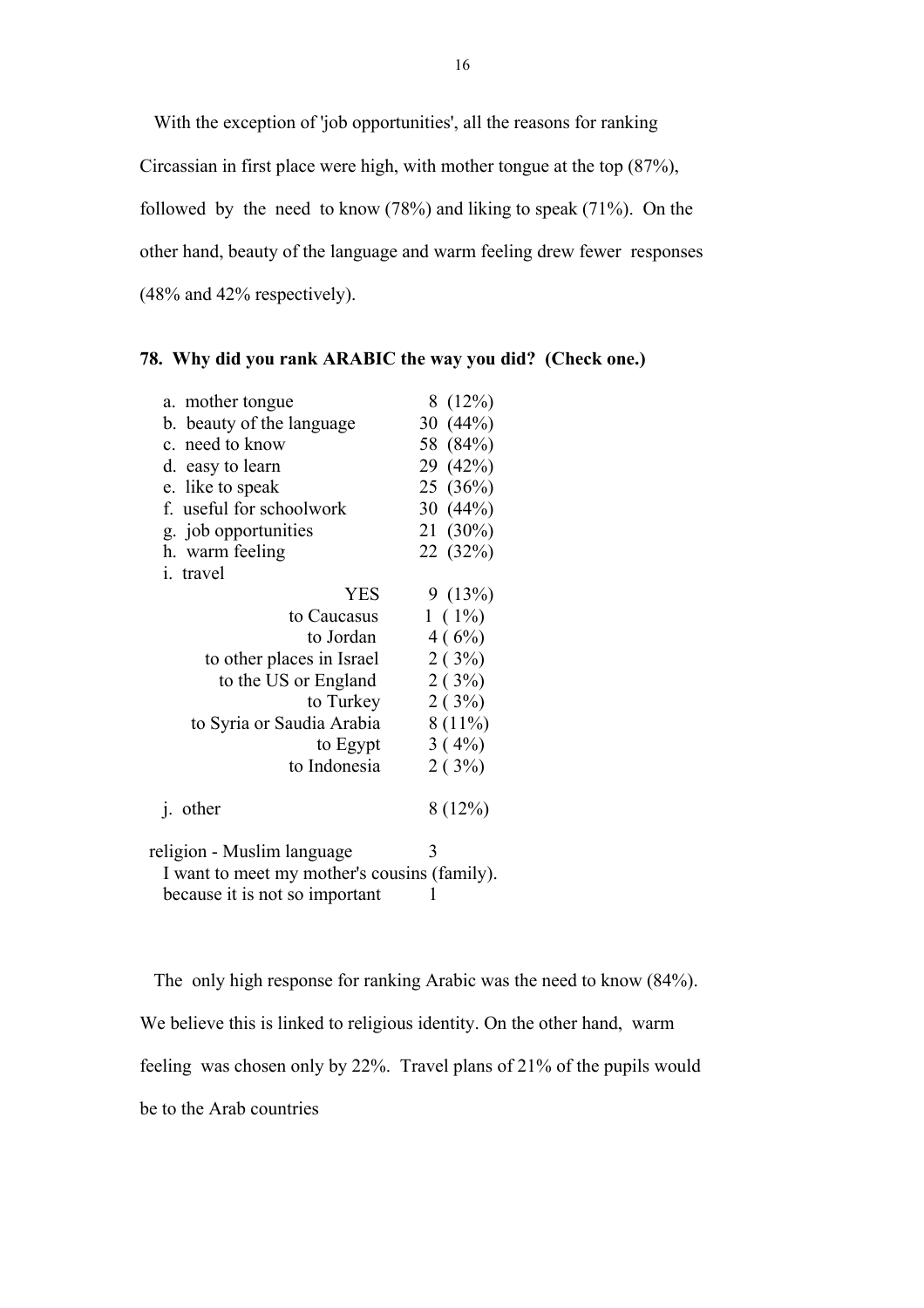| 5(7%)     |
|-----------|
| 49 (71%)  |
| 59 (86%)  |
| 56 (81%)  |
| 52 (77%)  |
| 49 (72%)  |
| 49 (71%)  |
| 21 (30%)  |
|           |
| $7(10\%)$ |
| $7(10\%)$ |
| 2(3%)     |
| $1(1\%)$  |
|           |
| 8(12%)    |
|           |
|           |

### 79. Why did you rank HEBREW the way you did? (Check one.)

 The ranking of Hebrew reflects chiefly pragmatic motivations. The most popular reasons for ranking Hebrew were: need to know (86%), easy to learn (81%), like to speak (77%), useful for schoolwork (72%), and job opportunities (71%), but also one non-pragmatic reason, beauty of the language (71%). Warm feeling was chosen by relatively fewer pupils (only 30%), but only by one pupil fewer than for Arabic. Travel plans of 10% of the pupils would be to other places in Israel.

## 80. Why did you rank ENGLISH the way you did? (Check one.)

| a. mother tongue          | 5(7%)    |
|---------------------------|----------|
| b. beauty of the language | 49 (72%) |
| c. need to know           | 56 (82%) |
| d. easy to learn          | 36(53%)  |
| e. like to speak          | 48 (70%) |
| f. useful for schoolwork  | 25(36%)  |
| g. job opportunities      | 28 (41%) |
| h. warm feeling           | 37 (54%) |
| travel                    |          |
| <b>YES</b>                | 15(22%)  |
| to the US or England      | 20(29%)  |
| to Russia (CIS)           | 4 $(6%)$ |
| to Brazil                 | $(1\%)$  |
|                           |          |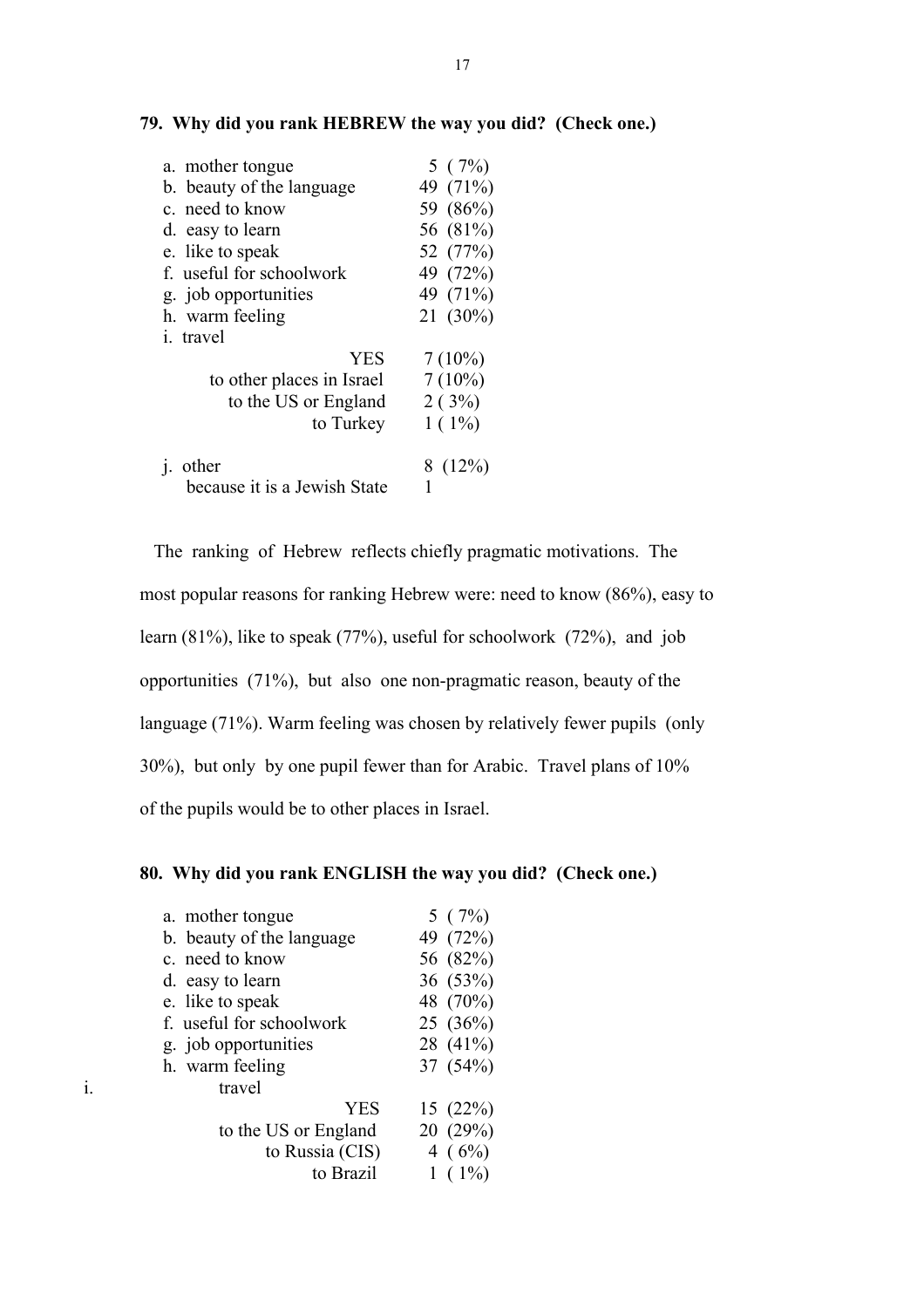to Hawaii  $1 ( 1\%)$ j. other  $8 (12\%)$ useful to lawyers 1 On trips everywhere almost everyone knows English -- so we can speak to them 1

 The most popular reasons for ranking English were: need to know (82%), beauty of the language (72%), like to speak (70%), and curiously enough warm feeling (54%) which is even higher than for Circassian itself!. Job opportunities were indicated by only 41% of the pupils. This rating indicates a focus on the village and local surroundings rather than on the whole country or the world at large. Other Israelis would need English for academic and professional studies and for training courses. On the other hand, it may be that at this age, children are more focused on their home environment. Travel plans of 29% of the pupils would be to the US or England.

|  | 81. Why did you rank RUSSIAN the way you did? (Check one.) |  |
|--|------------------------------------------------------------|--|
|  |                                                            |  |

| a. mother tongue             | 3 $(4\%)$ |
|------------------------------|-----------|
| b. beauty of the language    | 22 (32%)  |
| c. need to know              | 15(22%)   |
| d. easy to learn             | 8(12%)    |
| e. like to speak             | 13 (19%)  |
| f. useful for schoolwork     | 2(3%)     |
| g. job opportunities         | 2(3%)     |
| h. warm feeling              | 15(22%)   |
| <i>i</i> travel              |           |
| <b>YES</b>                   | 16(23%)   |
| to Caucasus                  | 5(7%)     |
| to the US or England         | 2(3%)     |
| to Russia (CIS)              | 8(12%)    |
|                              |           |
| other<br>$\mathbf{1}$ .      | 8(12%)    |
| because I don't know Russian | 1         |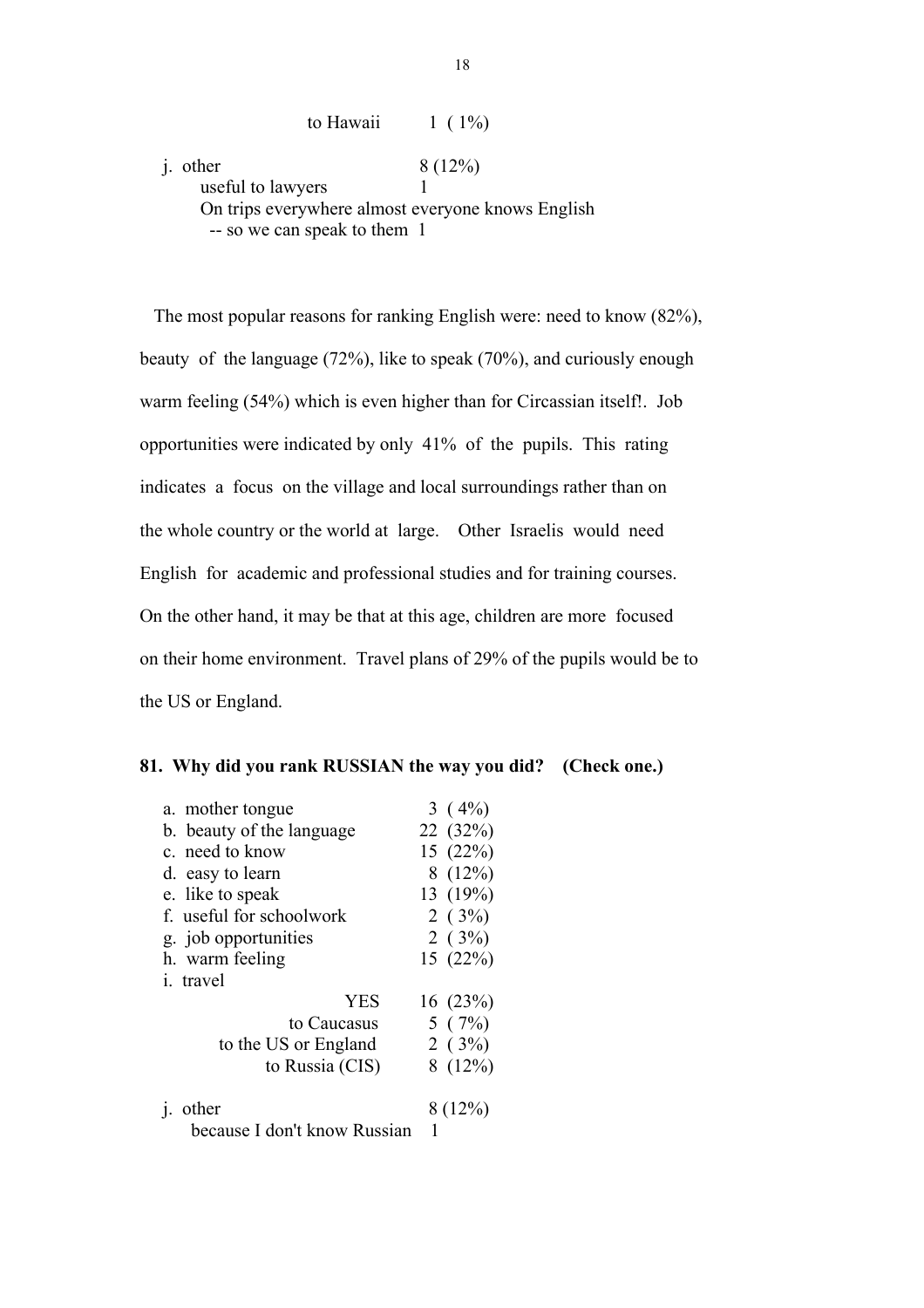In general, Russian did not receive very high ratings. The most popular reason for ranking Russian was the beauty of the language (32%). Warm feeling, however, was chosen by only 22% of the pupils. Travel plans of 19% of the pupils would be to the Caucasus or Russia (CIS).

 Feelings toward Russia among all Circassians are mixed. On the one hand is the memory of the historical struggle and expulsion from the homeland, but on the other is the gratitude for the constructive linguistic and cultural work under the Soviet regime (Kreindler 1995; Smeets 1984).

| 6(9%)                          |
|--------------------------------|
| 35 (51%)                       |
| 23 (33%)                       |
| 15(22%)                        |
| 12(17%)                        |
| 3(4%)                          |
| 7(10%)                         |
| 20 (29%)                       |
|                                |
| 12(17%)                        |
| 3(4%)                          |
| $1(1\%)$                       |
| 4(6%)                          |
| $1(1\%)$                       |
| 24 (35%)                       |
| 11 $(14%)$                     |
| 1                              |
| 1                              |
| 1<br>I love the country Turkey |
|                                |
| 1                              |
|                                |

### 82. Why did you rank TURKISH the way you did? (Check one.)

 Pupils' reactions to the prestige of Turkish were varied. Turkey has the largest Circassian community in the world -- estimates range up to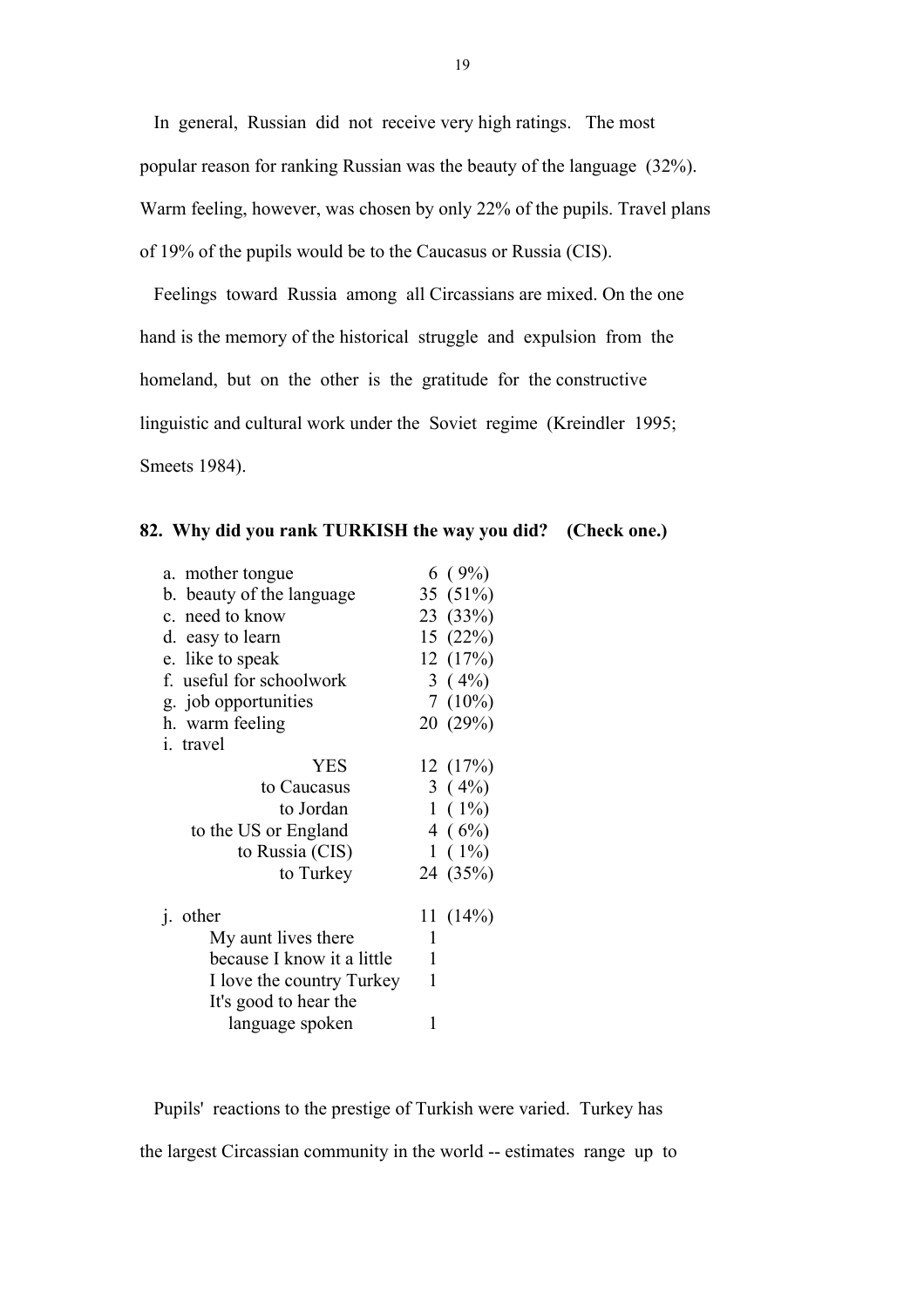three million. However, the Circassian language is unrecognized officially and as Andrews put it "language as a criterion of ethnicity has been increasingly eroded by mass media and education in Turkish" (1989). Visits between Israel and Turkey, however, are becoming more common, and Circassian shares many similar words and expressions with Turkish.

### **CONCLUSION**

 Our study seems to confirm the solid self-identity and firmly entrenched position of the mother tongue among the Circassians of Israel. Their language loyalty seems especially striking when compared to the much larger diaspora community in Turkey and even to one of the communities on its own home territory (Bridges 1992, this issue; Lolar (Bridges) 1988).

 We plan to continue our study of Circassians in Israel: next semester we will administer the same questionnaires to pupils in Reikhania and another battery of questionnaires to the adult population in both villages, as well as to continue anthropological observations and sociolinguistic study of the world Circassian communities.

 We hope a study of this unique ethnolinguistic community will contribute to a better understanding of multilingual and multiethnic communities and the problems they face.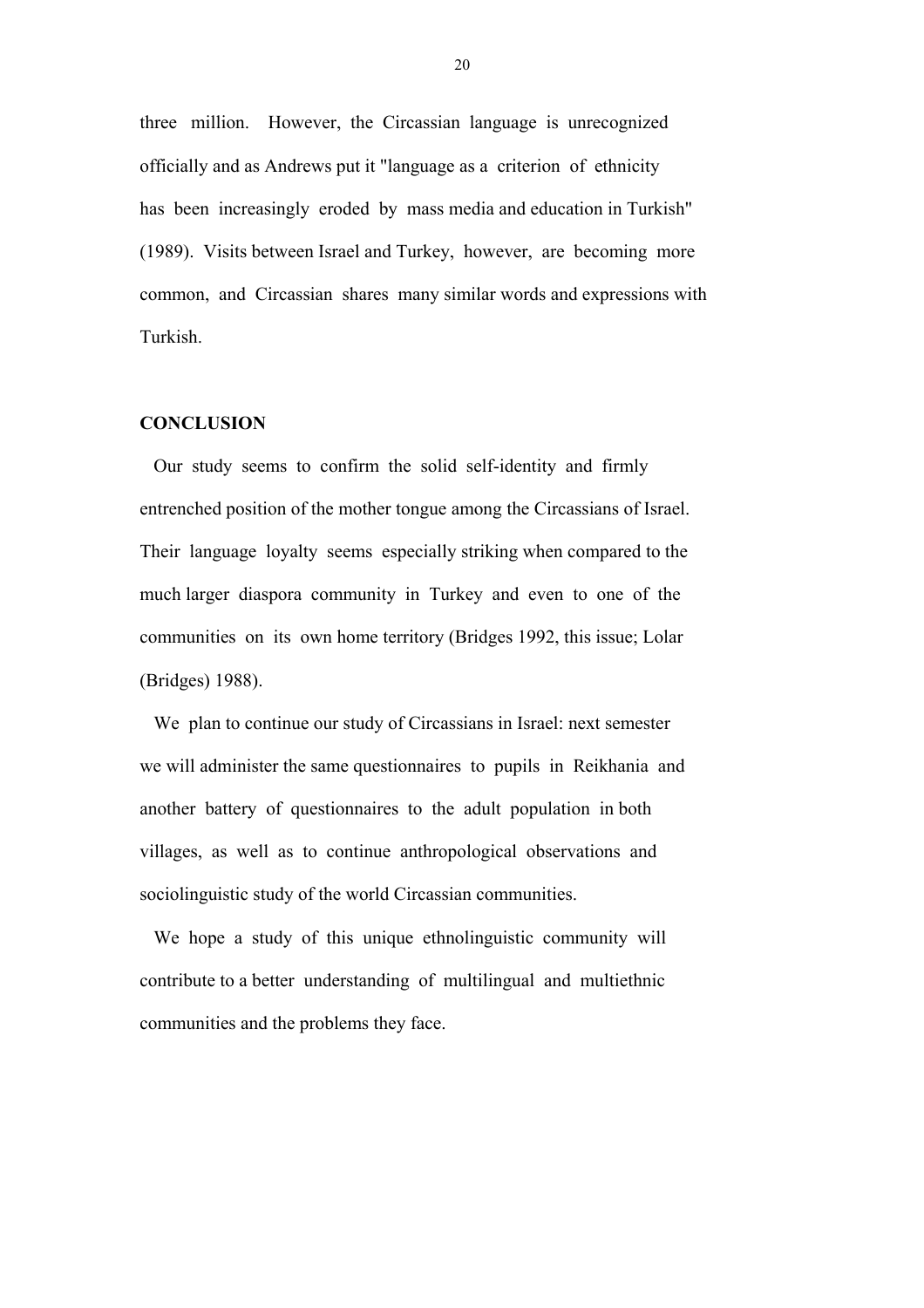### BIBLIOGRAPHY

- Andrews, Peter A. (Ed., compiler) (1989) Ethnic Groups in the Republic of Turkey. Wiesbaden: Ludwig Reichert.
- Bennigsen, Alexandre and Quelquejay, Chantale (1961) The Evolution of the Muslim Nationalities and their Linguistic Problems. Oxford: Central Asian Research Centre.
- Bennigsen, Alexandre and S. Enders Wimbush (1985) Muslims of the Soviet Empire. London: Hurst.
- Bram, Chen (1994a) "Circassian Re-emigration to the Caucasus, and the Adoption of the 'American-Jewry Model' among the Circassians in Israel" paper presented at Conference on Immigration, Language Acquisition and Patterns of Social Integration, Hebrew U. June 1994.
- --- (1994b) "HaKhinukh bkerev haCherkessim bIsrael" (Education among the Circassians in Israel). Report presented to the Ministry of Education, March 1994.
- Bridges (Lalor), Olga (1992) "Language Choice and Language Use in Two Bilingual Adyge Russian Communities," Gengo Kenkyu, 101, 84-106.
- Fishman, Joshua A. and Fishman, David E. (1978) "Yiddish in Israel: A Case Study of Efforts to Revise a Monocentric Language Policy," in Fishman, J. (Ed). Advances in the Study of Societal Multilingualism. The Hague: Mouton.
- Gammer, Moshe (1995) "Unity, Diversity and Conflict in the Northern Caucasus." Ro'i, Y. (Ed). Muslim Eurasia: Conflicting Legacies. London: Frank Cass.
- Gavron, Daniel (1986) "A Loyal Minority," Jerusalem Post, July 18, 1986.
- Gerkhad, Adnan (1993) Hecherkessim (The Circassians). Shfaram, Ministry of Education and Culture.
- Hatukay, R. and R. Gush (1982) Alpha Bet: Sefer Lelimud Hasafa HaCherkessit (an Israeli Circassian Primer). Jerusalem: Israeli Ministry of Education.
- Hatukay, R. and Sh. Achmus (1991) Cherkeskher -- HaCherkessim (The Cherkess). Kfar Kama: El Hakim offset.
- Henning, G. (1983) "Interest Factors in Second Language Acquisition," Indian Journal of Applied Linguistics, (9).
- Henze, Paul B. "Circassia in the Nineteenth Century; The Futile Fight for Freedom", Lemercier-Quelquejay, Ch. (Ed) Passe Turco-Tatar Present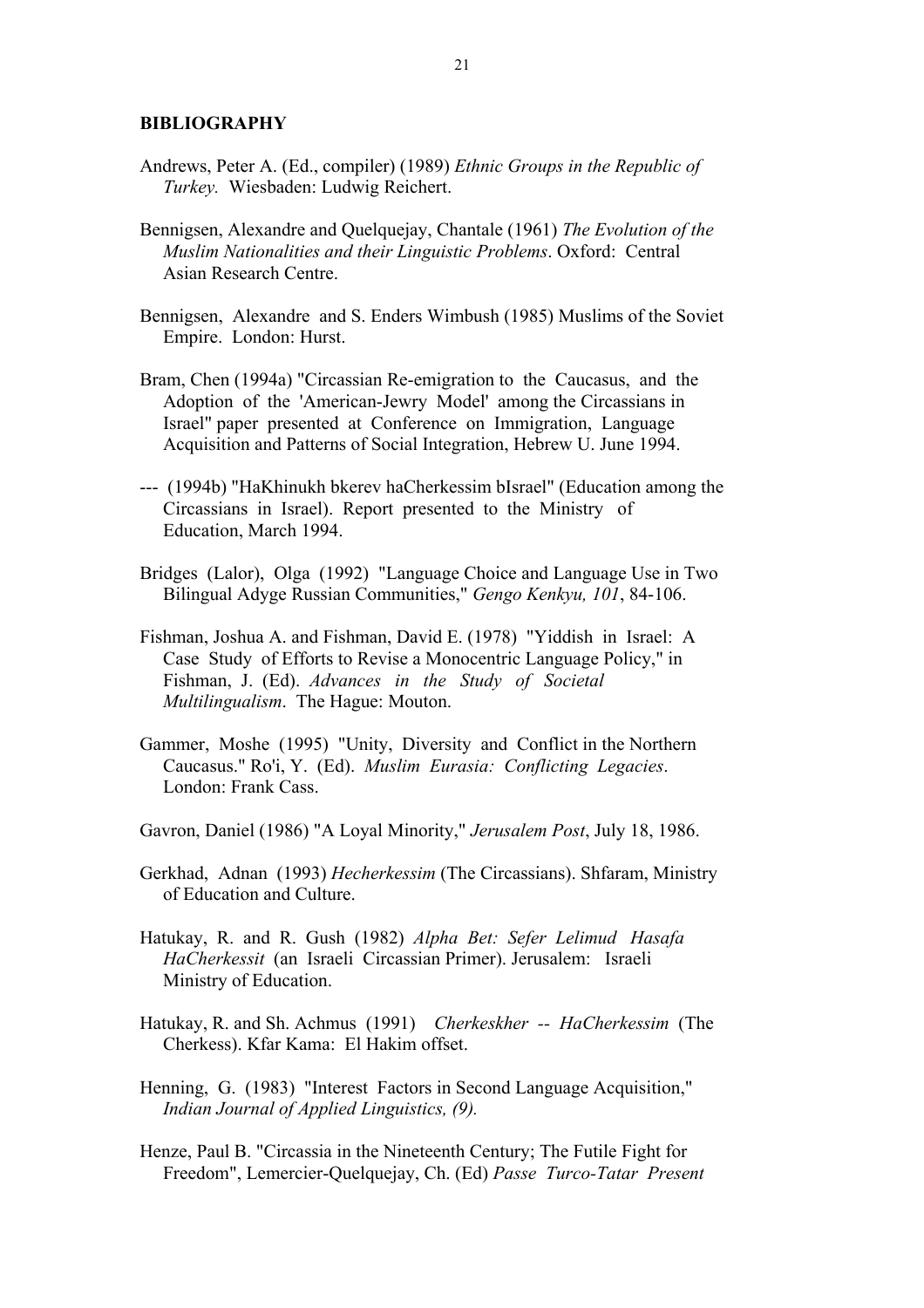Sovietique, Etudes offertes a A. Bennigsen. Louvain-Paris: Peeters, 1986.

- Hourani, A. H. (1947) Minorities in the Arab World. Oxford: Oxford University Press.
- Isaev, M. I. (1979) Iazykovoe stroitel'stvo v SSSR (language planning in the USSR). Moscow: Nauka.
- Karpat, Kemal H. (1985) Ottoman Population, 1830-1914. Madison: University of Wisconsin Press.
- Kreindler, Isabelle (ed.) (1982) The Changing Status of Russian in the Soviet Union. *IJSL:33*.
- --- (1989) Soviet Language Planning since 1953. In M. Kirkwood (Ed.) Language Planning in the Soviet Union, pp.46-63. London: Macmillan.
- --- (1995) "Soviet Muslims: Gains and Losses as a Result of Soviet Language Planning", Ro'i, Y. (Ed). Muslim Eurasia; Conflicting Legacies. London: Frank Cass.
- Kumakhov, M. A. (1959) Adygeiskii iazyk. In Mladopis'mennye iazyki narodov SSSR., pp. 226- 232. Moscow-Leningrad: Akademiia Nauk SSSR.
- --- (1973) Teoriia monovokalizma i zapadno kavkazskie iazyki. Voprosy iazykoznaniia. 6:54-67.
- Lalor, Olga and M. Blanc (1988) "Language Use in a Bilingual Adyge-Russian Community." Journal of Multicultural Development, 9, 5:1988.
- Larsen-Freeman, D. and M. Long (1991) An Introduction to Second Language Acquisition Research. N.Y. and London: Longman.
- Musaev, K. M. et al (Ed.) (1982) Opyt sovershenstvovaniia alfavitov i ortografii iazykov narodov SSSR (Circassian languages pp. 146-165). Moscow: Nauka.
- Pafova, M. F. (1992) Cherkesskii etnos: ot genotsida k vozrazhdeniiu. Etnograficheskoe obozrenie. 3:166-167.
- Schumann, J.H. (1986). Research on the acculturation model for second language acquisition. Journal of Multilingual and Multicultural Development, 7, 379-392.
- Shami, Seteney Khalid (1982) Ethnicitgy and Leadership: The Circassians in Jordan. Unpublished Ph.D. dissertation, University of Berkeley.